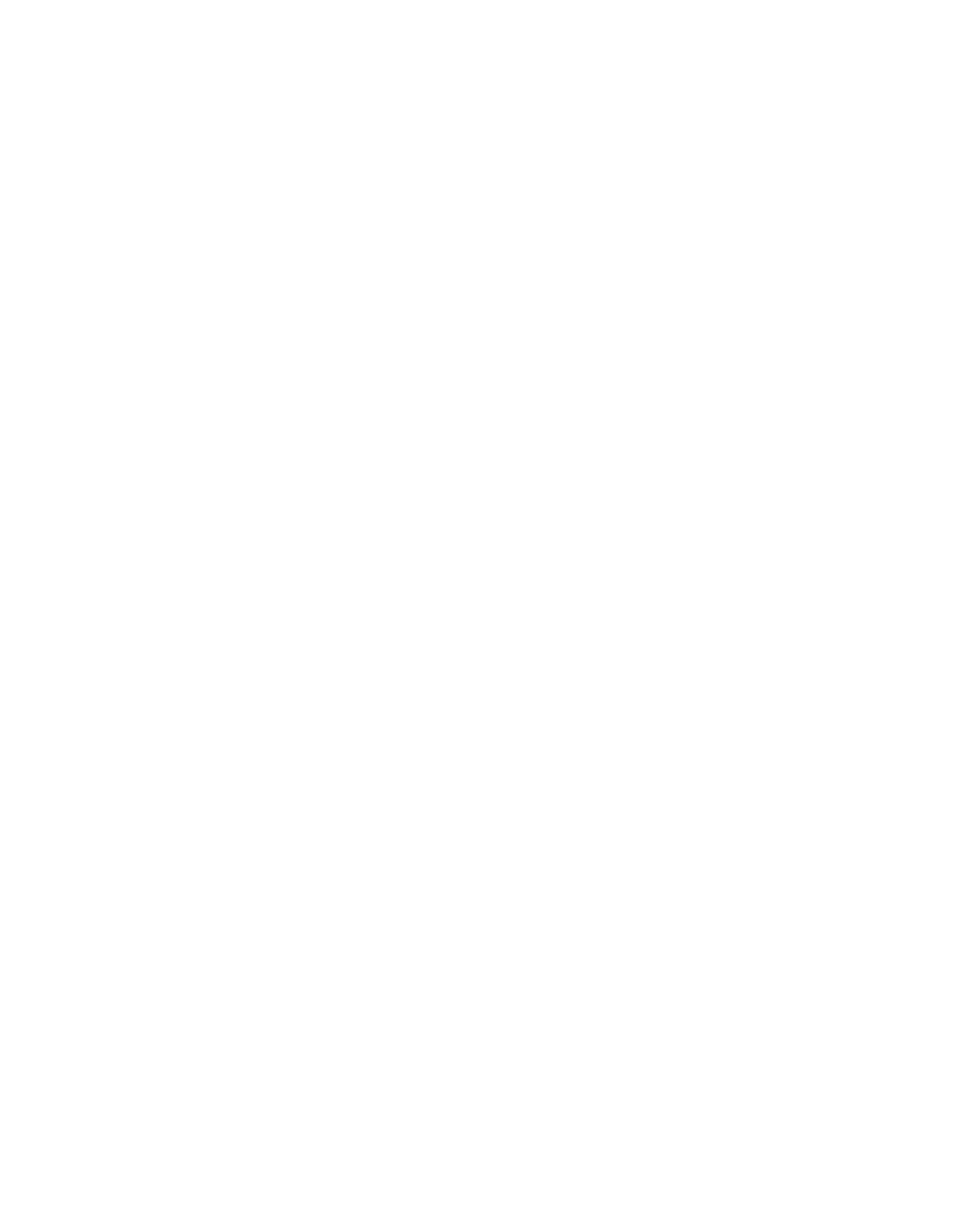# **7**

# **Data Analytics in Smart Buildings**

# **M. Victoria Moreno, Fernando Terroso-Sáenz, Aurora González-Vidal and Antonio F. Skarmeta**

Department of Information and Communications Engineering, University of Murcia, 30100 Spain

# **7.1 Introduction**

Cities are becoming more and more of a focal point for our economies and societies at large, particularly because of on-going urbanisation, and the trend towards increasingly knowledge-intensive economies as well as their growing share of resource consumption and emissions. To meet public policy objectives under these circumstances, cities need to change and develop, but in times of tight budgets this change needs to be achieved in a smart way: our cities need to become "smart cities". In order to follow the policy of the decarbonisation of Europe's economy in line with the EU 20/20/20 energy and climate goals, today's ICT, energy (use), transport systems and infrastructures have to drastically change. The EU needs to shift to sustainable production and use of energy, to sustainable mobility, and sustainable ICT infrastructures and services. Cities and urban communities play a crucial role in this process. Three quarters of our citizens live in urban areas, consuming  $70\%$ <sup>1</sup> of the EU's overall energy consumption and emitting roughly the same share of Green House Gas (GHG). Of that, buildings and transport represent the lion's share. Within the worldwide perspective of energy efficiency, it is important to highlight that buildings are responsible for 40% of total EU energy consumption and generate 36% of GHG [1]. This indicates the need to achieve energy-efficient buildings to reduce their CO2 emissions and their energy consumption.

Moreover, the building environment affects the quality of life and work of all citizens. Thus, buildings must be capable of not only providing mechanisms

<sup>&</sup>lt;sup>1</sup>Source: European Commission 2013.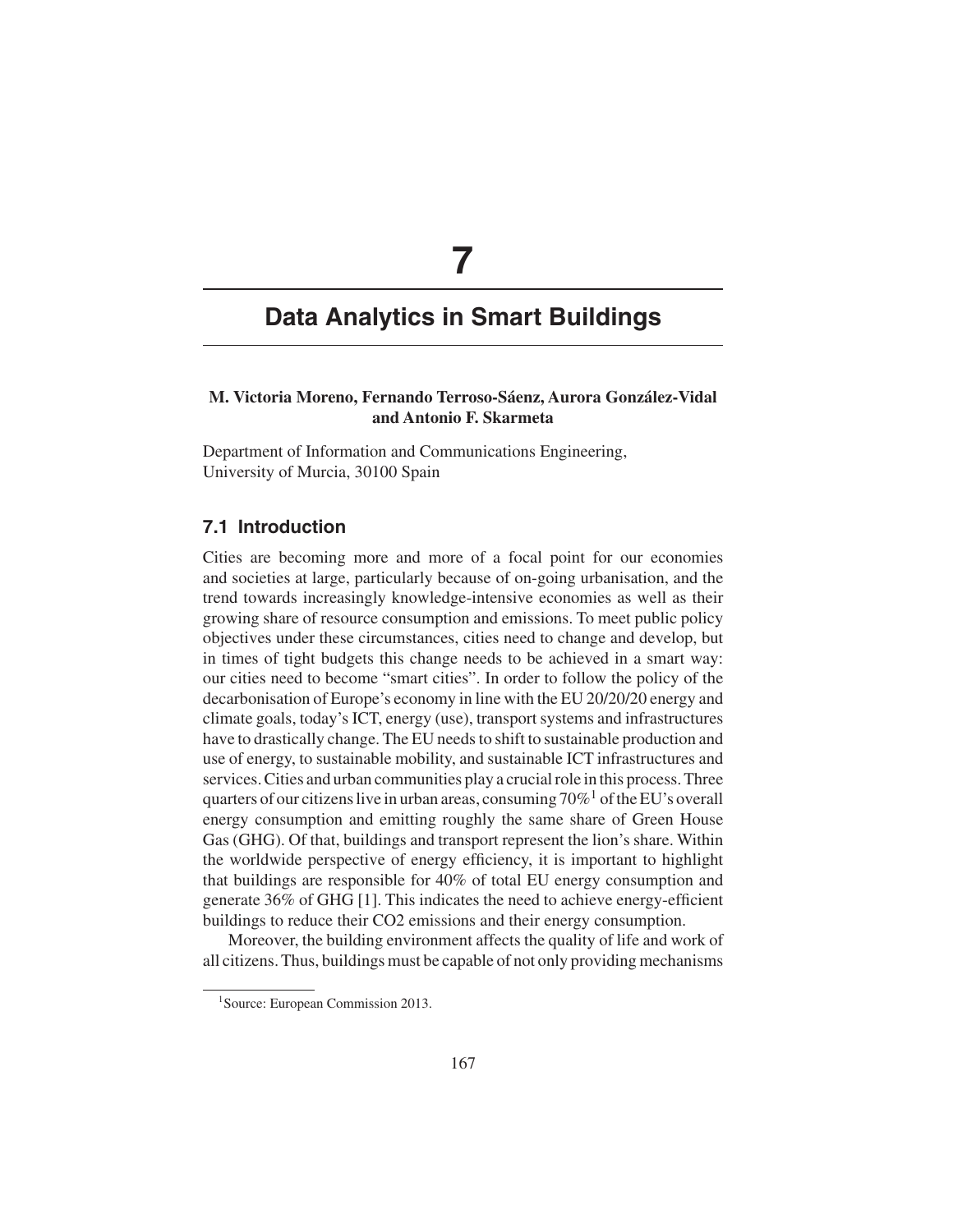to minimize their energy consumption (even integrating their own energy sources to ensure their energy sustainability), but also of improving occupant experience and productivity. In this chapter, we analyse the important role that buildings represent in terms of their energy performance at city level and, even, at world level, where they represent an important factor for the energy sustainability of the planet. Analysis of the energy efficiency of the built environment has received growing attention in the last decade [2–4]. Various approaches have addressed energy efficiency of buildings using predictive modelling of energy consumption based on usage profiles, climate data and building characteristics. On the other hand, studies have demonstrated the impact of displaying public information to occupants and its effect in modifying individual behaviour in order to obtain energy savings [5, 6]. Nevertheless, most of the approaches proposed to date only provide partial solutions to the overall problem of energy efficiency in buildings, where different factors are involved in a holistic way, but which, until now, have been addressed separately or even neglected by previous proposals. This division is frequently due to the uncertainty and lack of data and inputs included in the management processes, so that analysis of how energy in buildings is consumed is incomplete. In other words, a more integral vision is required to provide accurate models of the energy consumed in buildings [7].

The need for the robust characterization of energy use in buildings has gained attention in light of the growing number of projects and developments addressing this topic. Although much interest has been put into smart building technologies, the research area of using real-time information has not been fully exploited. In order to obtain an accurate simulation model, a detailed representation of the building structure and its subsystems is required, although it is the integration of all these pieces that requires the most significant effort.

The integration and development of systems based on ICT and, more specifically, the IoT [8], are important enablers of a broad range of applications, both for industries and the general population, helping make smart buildings a reality. IoT permits the interaction between smart things and the effective integration of real world information and knowledge in the digital world. Smart (mobile) things endowed with sensing and interaction capabilities or identification technologies (such as RFID) provide the means to capture information about the real world in much more detail than ever before.

Regarding this real-world data extraction, the great adoption of personal handheld devices, like smartphones, has enabled the crowdsensing paradigm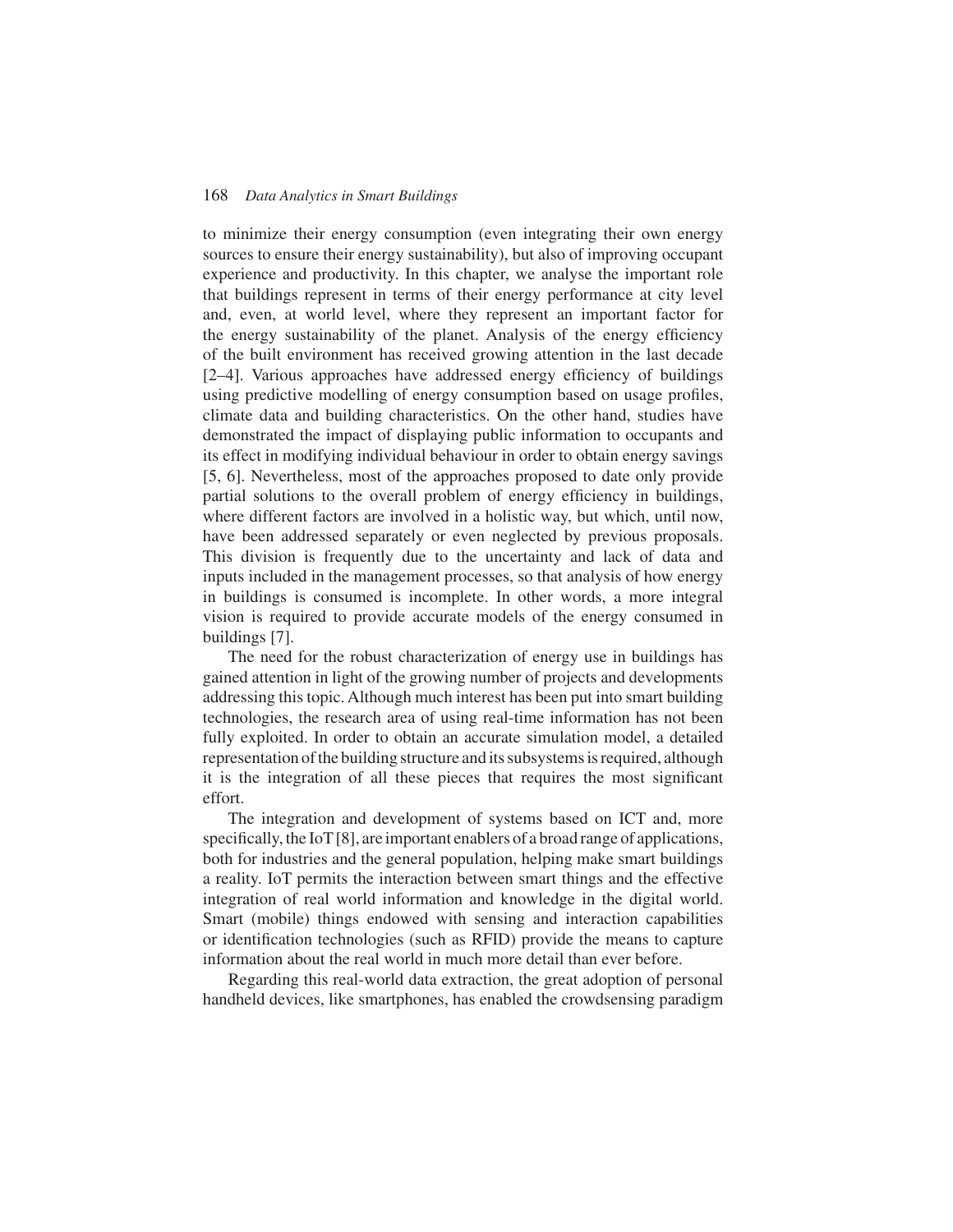as a prominent mechanism to capture a wide range of (mobile) data [9]. Unlike other sensing approaches, in this case the collected data is directly generated by the users' personal contrivances, so it can be a useful solution for soliciting feedback from a sheer number of people in an explicit or implicit manner. From a smart building perspective, such feedback provides information about its occupants' preferences and habits that could be considered in order to come up with customized energy-efficiency solutions.

Nevertheless, challenges related to: (1) the management of the huge amount of data provided in real-time by a large number of IoT and crowd based devices deployed, (2) the interoperability among different ICT, and (3) the integration of many proprietary protocols and communication standards that coexist in the ICT market applicable to buildings (such as heating, cooling and air conditioning machines), need to be faced before flexible and scalable solutions based on the IoT paradigm can be offered.

The structure of the present chapter is as follows: Section 7.2 describes the key issues involved in energy efficiency in buildings. Among these issues, relevant parameters affecting energy consumed in buildings are described and proposed to be included as input data of building management for energy efficiency. Then, Section 7.3 reviews the main related works which propose partial solutions to the problem addressed in this chapter. Section 7.4 presents a general architecture proposal for management systems of smart buildings, which is modeled in three layers with different functionalities. Section 7.5 describes our proposal for an energy efficiency building management system. This proposal tackles three different subproblems, each one of these is introduced here. Section 7.6 summarizes the experiments carried out to evaluate and validate the different proposals and mechanisms developed in this work. Finally, Section 7.7 gives some conclusions and an outlook of future work.

# **7.2 Addressing Energy Efficiency in Smart Buildings**

Optimizing energy efficiency in buildings is an integrated task that comprises the whole lifecycle of the building. For buildings to have an impact at city level in terms of energy efficiency, different challenges have been identified in the building value chain (from design to end-of-life of buildings)<sup>2</sup>, which can be summarized as follows:

1. *Design*. The design of buildings should be integrated, holistic and multi target.

<sup>&</sup>lt;sup>2</sup>http://www.ectp.org/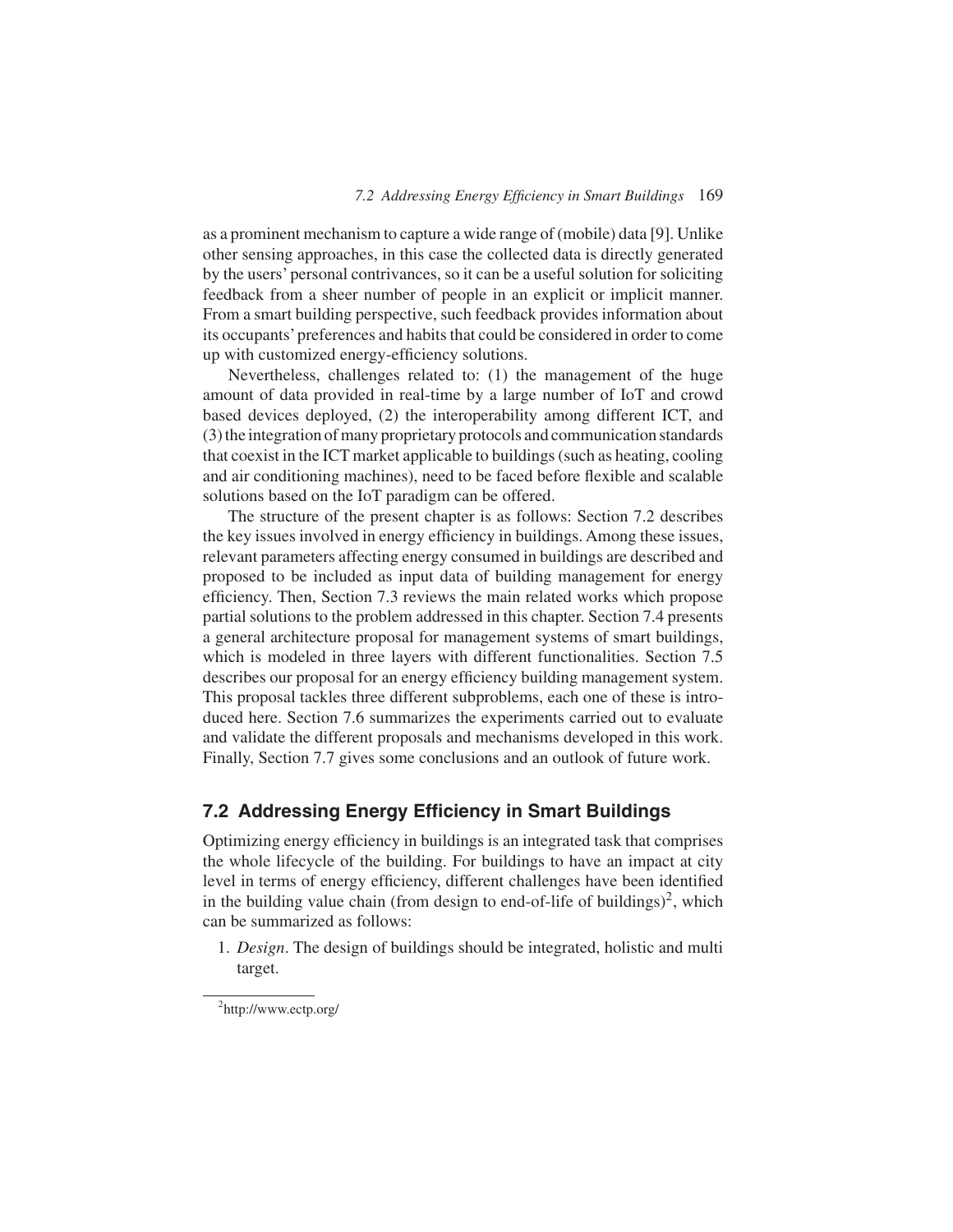- 2. *Structure*. The structure of buildings should provide features such as safety, sustainability, adaptability and affordability.
- 3. *Building envelope*. This should ensure efficient energy and environmental performance. Prefabrication is a crucial step to guarantee energy performance. Multifunctional and adaptive components, surfaces and finishes to create added energy functionality, and durability should all be built in.
- 4. *Energy equipment and systems*. Advanced heating/cooling and domestic hot water solutions, including renewable energy sources, should focus on sustainable generation as well as on heat recovery. Among these systems, thermal storage (both heat and cold) is recognized as a major breakthrough in building design. Distributed/decentralised energy generation should address the key requirement of finding smart solutions for grid-system interactions on a large scale. ICT smart networks will form a key component in such solutions. In [10], for instance, the authors study the communication requirements for smart grids and describe the most suitable communication protocols, wired and wireless, with special attention to the latest proposals in this field.
- 5. *Construction processes*. These should consider ICT-aided construction, improving the energy performance delivered, and automated construction tools.
- 6. *Performance monitoring and management*. This should ensure interoperability among the different subsystems of the building, including smart energy management systems that provide flexible actions to reduce the gap between predicted and actual energy building performance, occupancy modeling, the fast and reproducible assessment of designed or actual performance, and continuous monitoring and control during service life. Finally, knowledge sharing must be considered by means of open data standards that allow collaboration among stakeholders and interoperability among systems.
- 7. *End of life*. This should include decision-support concerning possible renovation or the construction of a new building and associated systems.

During these phases it is necessary to continuously re-engineer the indexes that measure energy efficiency to adapt the energy management system to the building's conditions. Hereinafter, we refer only to electrical energy consumption since other kinds of energy such as fuel, gas or water are beyond the scope of this work. Taking as reference the energy performance model for buildings proposed by the CEN Standard EN15251 [11], it proposes criteria for dimensioning the energy management of buildings, while indoor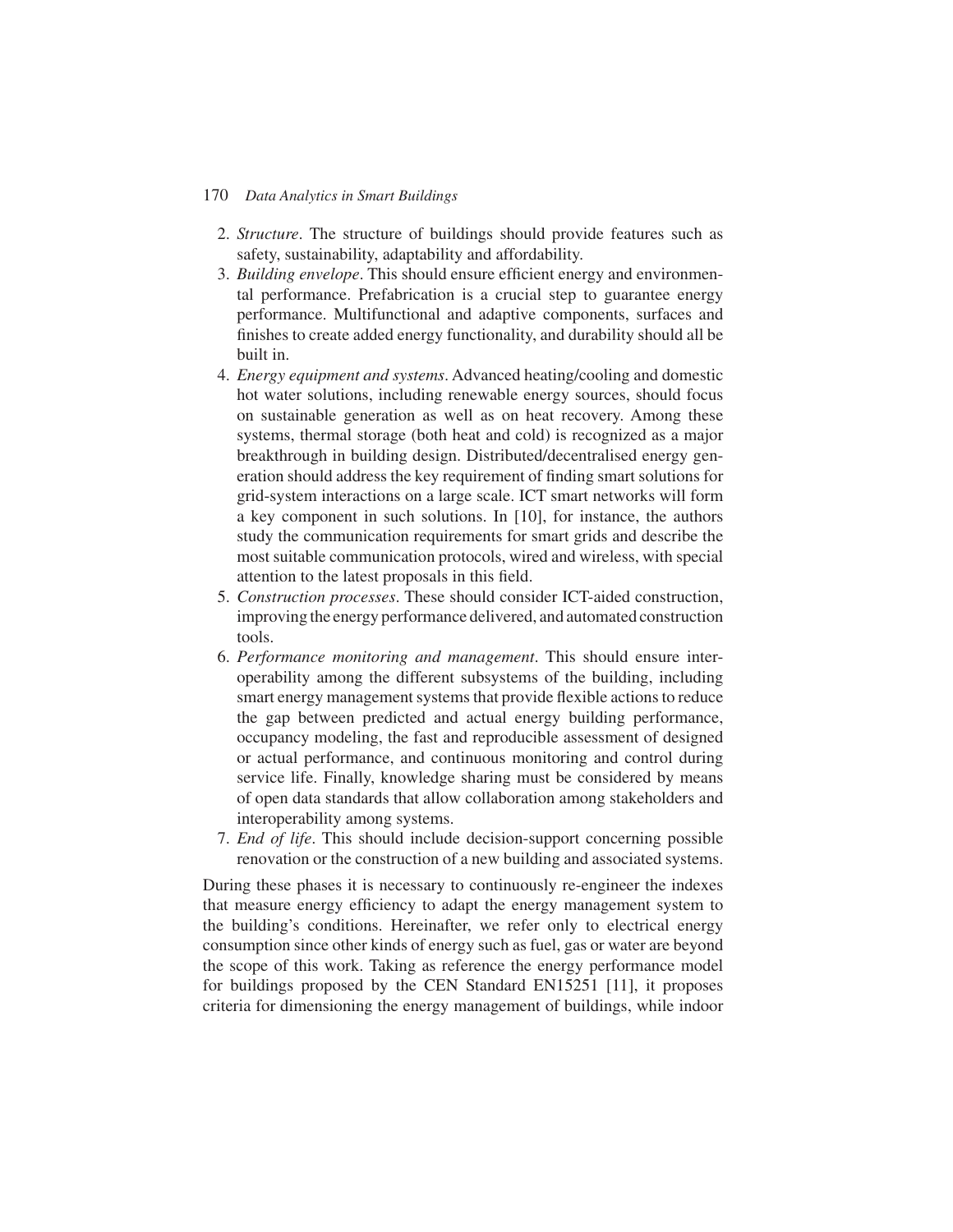environmental requirements are maintained. According to this standard, there are static and dynamic conditions that affect the energy consumption of buildings. Given that each building has a different static model according to its design, we try to provide a solution for energy efficiency focusing on analyzing how dynamic conditions affect the energy consumed in buildings. Thus, we propose an initiative for the challenges involved in the living stage buildings: *Performance monitoring and management* mentioned in the above list. In this stage, we need to identify the main drivers of energy use in buildings. After monitoring these parameters and analysing the associated energy consumed, we can model their impact on energy consumption, and then, propose control strategies to save energy. The main idea of this approach is to provide anticipated responses to ensure energy efficiency in buildings.

Bearing in mind all these concerns, we enumerate below the stages [12] that must be carried out to achieve efficiency building energy management:

1. **Monitoring**. During the monitoring phase, information from heterogeneous sources is collected and analysed before concrete actions are proposed to minimize energy consumption, bearing in mind the specific context of a given building. Since buildings with different functionalities have different energy use profiles, it is necessary to carry out an initial characterization of the main contributors to their energy use. For instance, in residential buildings the energy consumed is mainly due to the indoor services provided to their occupants (associated to comfort), whereas in industrial buildings energy consumption is associated mostly with the operation of industrial machinery and infrastructures dedicated to production processes. Considering this, and taking into account the models for predicting the comfort response of buildings occupants given by the ASHRAE [13], we describe below the main parameters that must be monitored and analysed before implementing optimum building energy management systems. In this way, from this set of parameters affecting energy consumption in buildings, we can extract the input data to be taken into account.

(a) Electrical devices always connected to the electrical network. In buildings, it is necessary to characterize the minimum value of energy consumption due to electrical devices that are always connected to the electrical network, since they represent a constant contribution to the total energy consumption of the building. For this, it is necessary to monitor over a period of time the energy consumed in the building when there is no other contributor to the total energy being consumed. This value will be included as an input to the final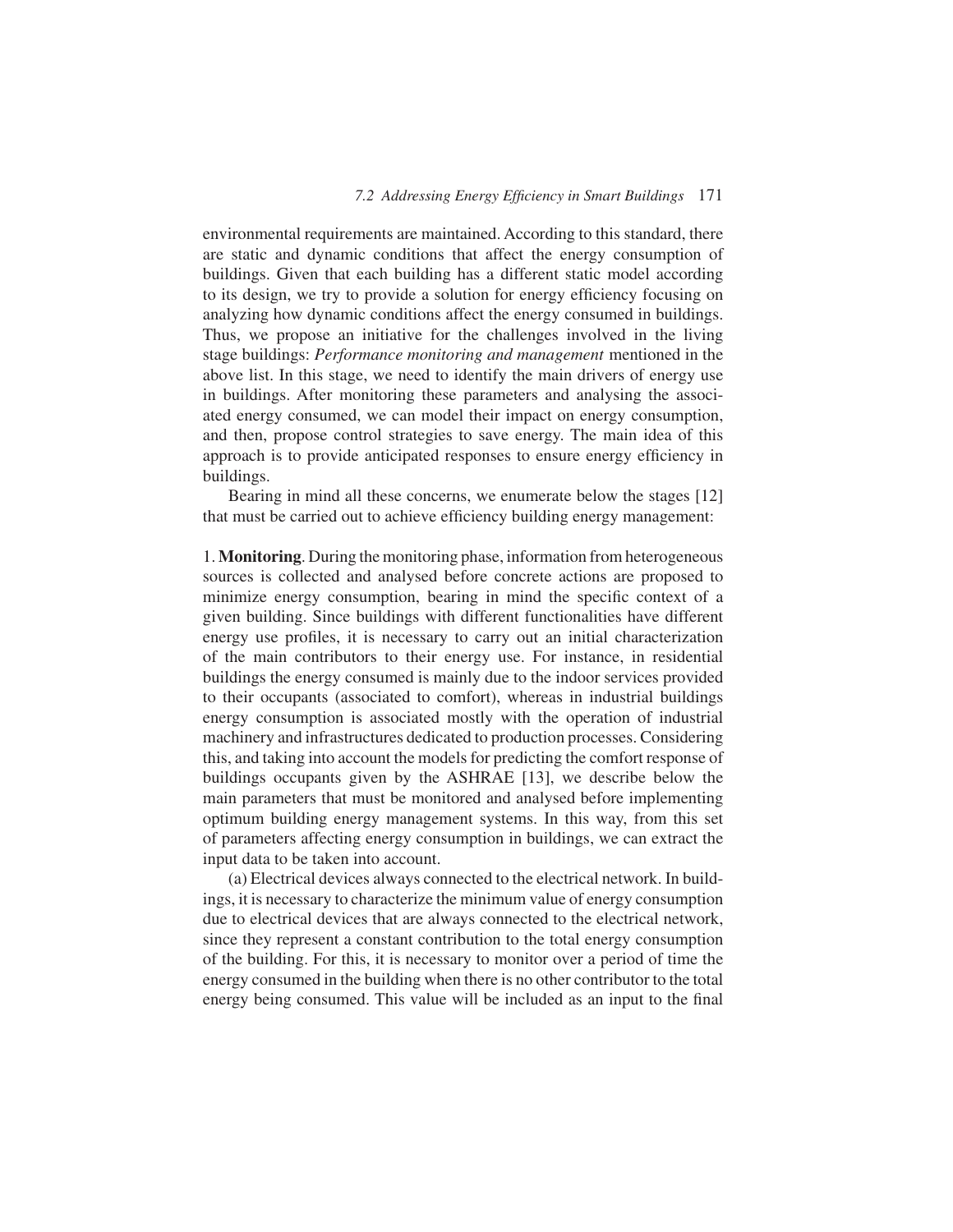system responsible for estimating the daily electrical consumption of the building.

(b) Electrical devices occasionally connected. Depending on the kind of building under analysis, different electrical devices may be used with different purposes, such as increase of productivity and comfort. On the other hand, the operation of such devices could be independent of the participation and behaviour of the occupants; for example, in the context of a factory or an office where there are timetables and rules. Whatever the case, recognition of the operation pattern of devices must be included in the final system responsible for estimating the daily electrical consumption of the building. To obtain these patterns it is necessary to monitor previously the associated energy consumption of every device or appliance. To monitor each component separately in the total power consumption in a household or an industrial site over time, cost effective and readily available solutions include Non-Intrusive Load Monitoring (NILM) techniques [14].

(c) Occupants' behaviour. Energy consumption of buildings due to the behaviour of their occupants is one of the most critical points in every building energy management system. This is mainly because occupant behaviour is difficult to characterize and control due to its uncertain dynamic. First of all, it is necessary to have solved the occupants'localization before behaviour models associated to them can be provided. Depending on the building context, the impact of occupants behaviour on total energy consumption is different. For example, in residential buildings the impact of the behaviour in the energy consumed is one of the biggest, followed by environmental conditions. However, in buildings with productive goals, the electricity consumed by the appliances and devices working for such goals is usually the main contributor to the total energy consumed in the building. Therefore, it is necessary to monitor and analyse this issue to be able to provide behaviour patterns that will be included in the final estimation of the daily energy consumption of the building. To do so, different techniques, like crowd sensing, can be used to extract a palette of underlying behavioural patterns. In that sense, occupants' behaviour can be characterized for features such as:

- Occupants localization data.
- Activity level of occupants.
- Comfort preferences of occupants.

(d) Environmental conditions. Parameters like temperature, humidity, pressure, natural lighting, etc. have a direct impact on the energy consumption of buildings. Nevertheless, depending on the specific context of the building and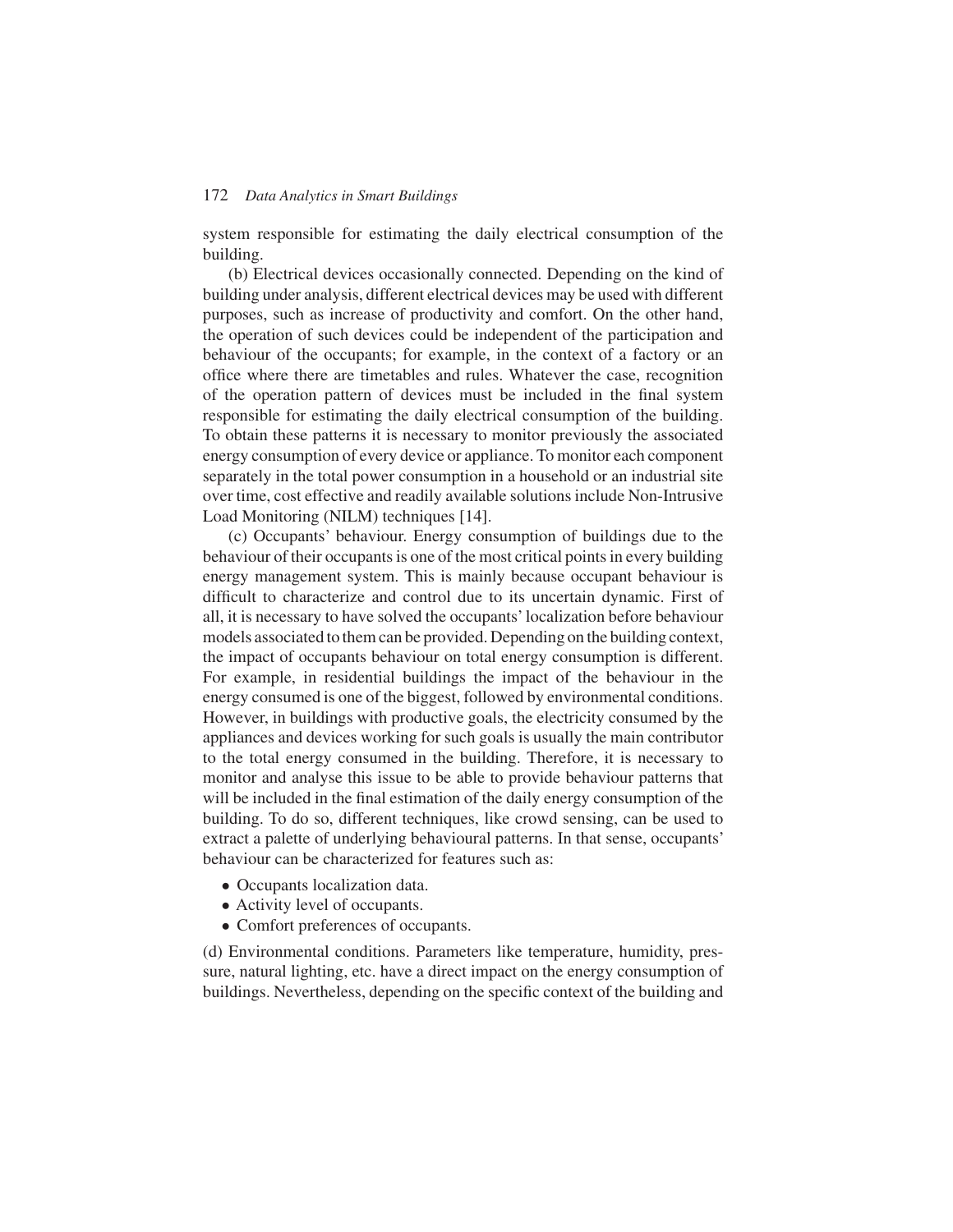its requirements, this impact will differ and be greatest in the case of indoor comfort services (like thermal and visual comfort). Therefore, forecasts of the environmental condition should be also considered as input for the final energy consumption estimation of the building.

(e) Information about the energy generated in the building. Sometimes, alternative energy sources can be used to balance the energy consumption of the building. Information about the amount of daily energy generated and its associated contextual features can be used to estimate the total energy generated in the future. This information allows us to design optimal energy distribution or/and strategies of consumption to ensure the energy-efficient performance of the building.

(f) Information about total energy consumption. Knowing the real value of the energy consumed hourly or even daily permits the performance and accuracy of the building energy management program to be evaluated, and make it possible to identify and adjust the system in case of any deviation between the consumption predicted and the real value. In addition, providing occupants with this information is crucial to make them aware of the energy that they are using at any time, and encourage them to make their behaviour more responsible.

In this work we focus on residential buildings, where both comfort and energy efficiency is required. As regards the comfort provided in buildings, we focus on thermal and visual comfort.

2. **Information Management**. An intelligent management system must provide proper adaptation countermeasures for both automated devices and users with the aim of providing the most important services in buildings (comfort) and satisfying energy efficiency requirements. Therefore, energy savings needs to be addressed by establishing a trade-off between the quality of services provided in buildings and the energy resources required for the same, as well as the associated cost.

3. **Automation**. Automation systems in buildings take inputs from the sensors installed in corridors and rooms (light, temperature, humidity, etc.), and use these data to control certain subsystems such as HVAC, lighting or security. These and more extended services can be offered intelligently to save energy, taking into account environmental parameters and the location of occupants. Therefore, automation systems are essential to answer the needs for monitoring and controlling energy efficiency requirements [15]. At this respect, the 1888–2011 IEEE Standard for Ubiquitous Green Community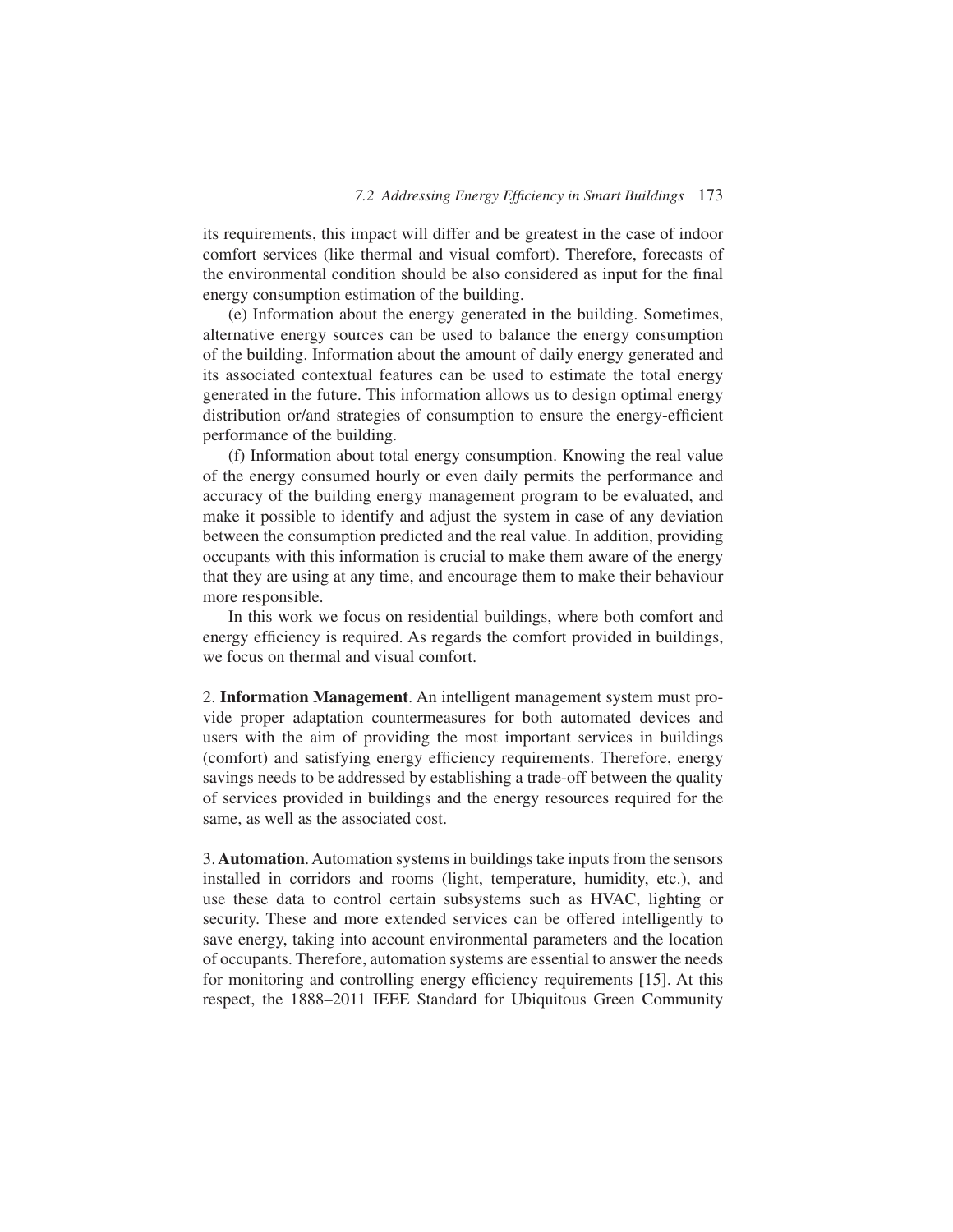Control Network Protocol [16] describes remote control architecture of digital community, intelligent building groups, and digital metropolitan networks; specifies interactive data format between devices and systems; and gives a standardized generalization of equipment, data communication interface, and interactive message in this digital community network.

4. **Feedback and User Involvement.** Feedback on consumption is necessary for energy savings and should be used as a learning tool. Analysis of smart metering, which provides real-time feedback on domestic energy consumption, shows that energy monitoring technologies can help reduce energy consumption by 5% to 15% [5]. As can be deduced, a set of subsystems should be able to provide consumption information in an effective way. These subsystems are:

- Electric lighting.
- Boilers.
- Heating/cooling systems.
- Electrical panels.

On the other hand, to date, information in real-time about building energy consumption has been largely invisible to millions of users, who had to settle with traditional energy bills. In this, there is a huge opportunity to improve the offer of cost-effective, user-friendly, healthy and safe products for smart buildings, which increase the awareness of users (mainly concerning the energy they consume), and permit them to bean input of the underlying processes of the system. This would allow the collection of an unprecedented amount of data related to users' interactions and their associated contextual details (e.g. identity, location and activity) by considering the active involvement of users along with opportunistic sensing. Then, an appropriated processing of that user-related data will enable the development of even more customized services.

Taking into account all the aspects identified as relevant for their impact in energy consumption of buildings, we review how related works from the literature tackle them. In this way, we can extract the main limitations and constraints of these works, and suggest proposals to address them.

# **7.3 Related Work**

A complete review of previous solutions from the literature was carried out during the development period of the present chapter. We tried to find ways that would enable us to propose holistic solutions to building energy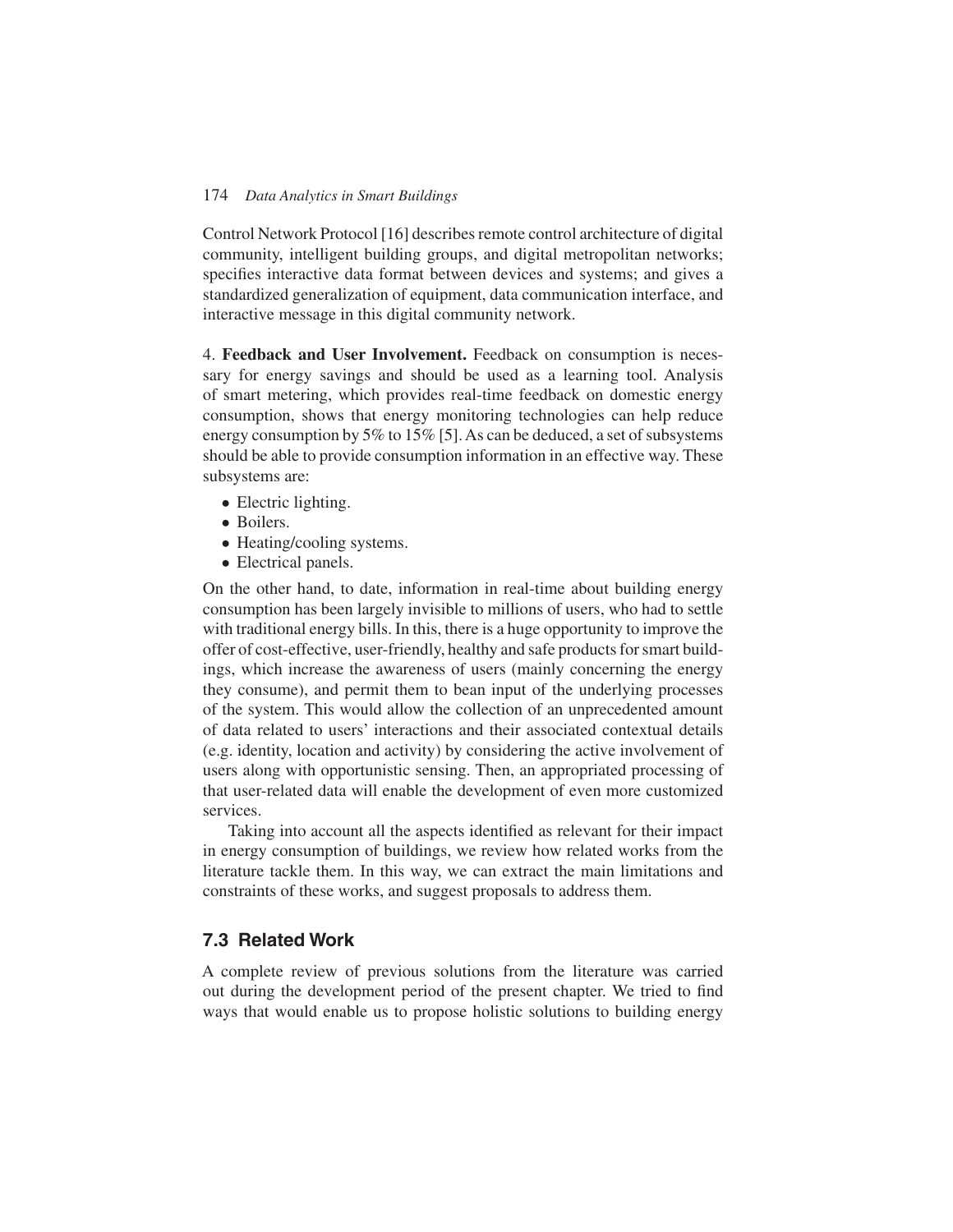#### *7.3 Related Work* 175

management problems, which should address there relevant aspects mentioned previously, i.e. a complete monitoring phase, the efficient management of information, using automation systems and involving occupants during the system operation. Nevertheless, different proposals were found for different goals, but none was integrated all the aspects. This was the first constraint identified among previous solutions. Consequently, we decided to review the main related work tackling each one of these aspects separately.

As regards the monitoring aspect, initial solutions to energy efficiency in buildings were mainly focused on non-deterministic models based on simulations. A number of simulation tools are available with varying capabilities. In [17] and [18] a comprehensive comparison of existing simulation tools is provided. Among these tools are ESP-r [19] and Energy Plus [20]. However, this type of approach relies on very complex predictive models based on static perceptions of the environment. For example, a multi-criteria decision model to evaluate the whole lifecycle of a building is presented in [21]. The authors tackle the problem from a multi-objective optimization viewpoint, and conclude that finding an optimal solution is unrealistic, and that only an approximation is feasible.

With the incessant progress made in the field of ICT and sensor networks, new applications to improving energy efficiency are constantly emerging. For instance, in office spaces, timers and motion sensors provide a useful tool to detect and respond to occupants, while providing them with feedback information to encourage behavioural changes. The solutions based on these approaches are aimed at providing models based on real sensor data and contextual information. Intelligent monitoring systems, such as automated lighting systems, have limitations such as those identified in [22], in which the time delay between the response of these automated systems and the actions performed can reduce any energy saving, whilst an excessively fast response can produce inefficient actions. These monitoring systems, while contributing towards energy efficiency, require significant investment in an intelligent infrastructure that combines sensors and actuators to control and modify the overall energy consumption. The cost and difficulty involved in deploying such networks often constrain their viability. Clearly, an infrastructure-less system that uses existing technologies would provide a cheaper alternative to building energy management systems. On the other hand, building energy management must bare with the inaccuracy of sensors, the lack of adequate models for many processes and the non-deterministic aspects of human behaviour.

In this sense, there is an important research area that proposes techniques of artificial intelligence as a way of providing intelligent building management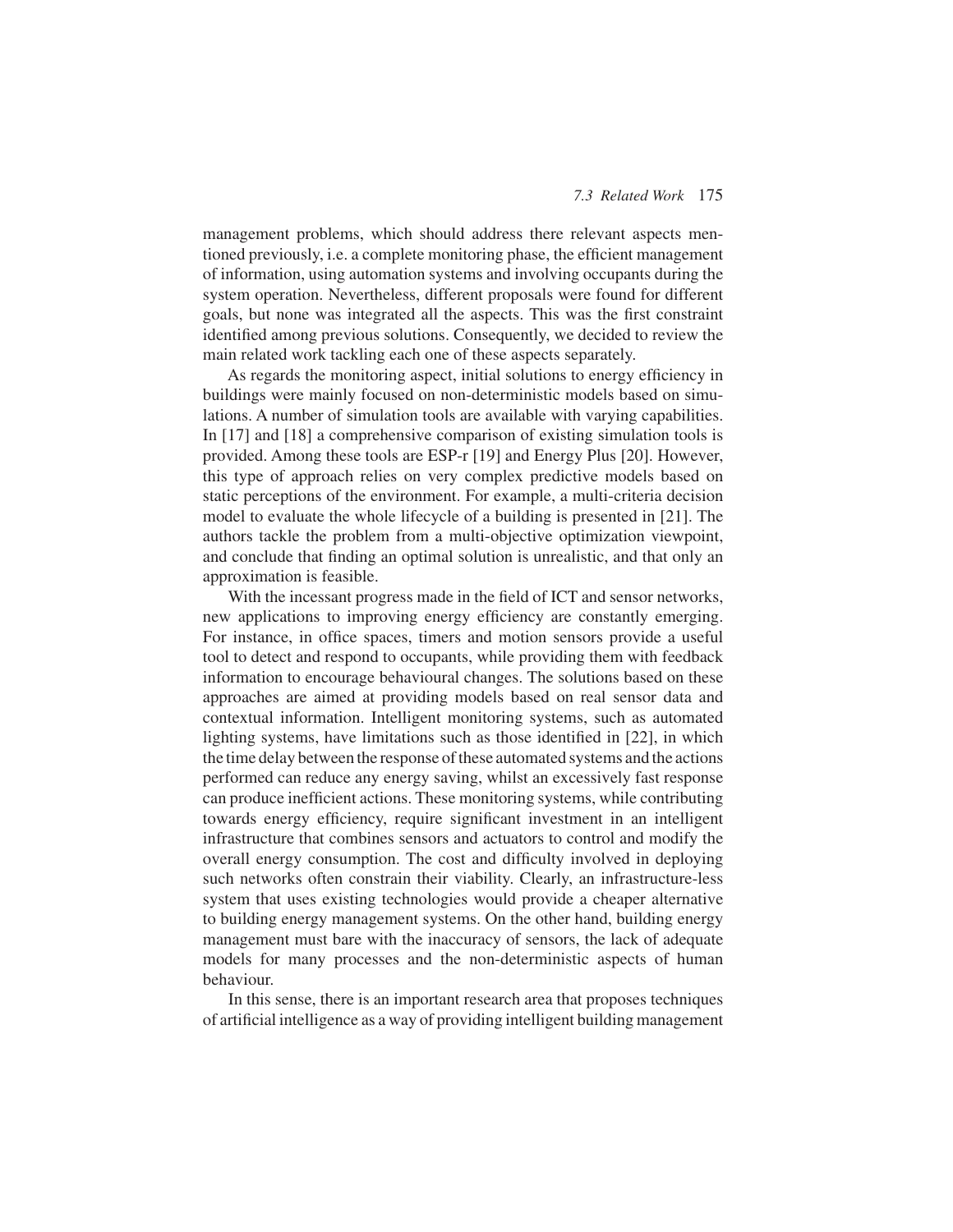systems. Rather than solving the above drawbacks. This approach involves models based on a combination of real data and predictive patterns that represent the evolution of the parameters affecting the energy consumption of buildings. An example of such an approach is [23], in which the authors propose an intelligent system able to manage the main comfort services provided in the context of a smart building, i.e. HVAC and lighting, while user preferences concerning comfort conditions are established according to the occupants' locations. Nevertheless, the authors only propose the inputs of temperature and lighting in order to make decisions, while many more factors are really involved in energy consumption and should be included to provide an optimal and more complete solution to the problem of energy efficiency in buildings. Furthermore, no automation platform is proposed as part of the solution.

Regarding building automation systems, many works extend the domotics field which was originally used only for residential buildings. A relevant example is the proposal given in [24], where the authors describe an automation system for smart homes based on a sensor network. However, the system proposed lacks automation flexibility, since each node of the network offers limited I/O capabilities through digital lines, i.e. there is no friendly local interface for users, and most importantly, integration with energy efficiency capabilities is weak. The work presented in [25] is based on a sensor network to cope with the building automation problem for control and monitoring purposes. It provides the means for open standard manufacturer-independent communication between different sensors and actuators, and appliances can interact with each other with defined messages and functions. Nevertheless, the authors do not propose a control application to improve energy efficiency, security or living conditions in buildings.

The number of works concerning energy efficiency management in buildings using automation platforms is more limited. In [26], for instance, a reference implementation of an energy consumption framework is provided, but it only analyses the efficiency of ventilation system. In [27] the deployment of a common client/server architecture focused on monitoring energy consumption is described, but without performing any control action. A similar proposal is given in [28], with the main difference that it is less focused on efficiency indexes, and more on cheap practical devices to cope with a broad pilot deployment to collect the feedback from users and address future improvements for the system.

Regarding commercial solutions for the efficient management of building infrastructures, there are proposals such as those given by the manufacturer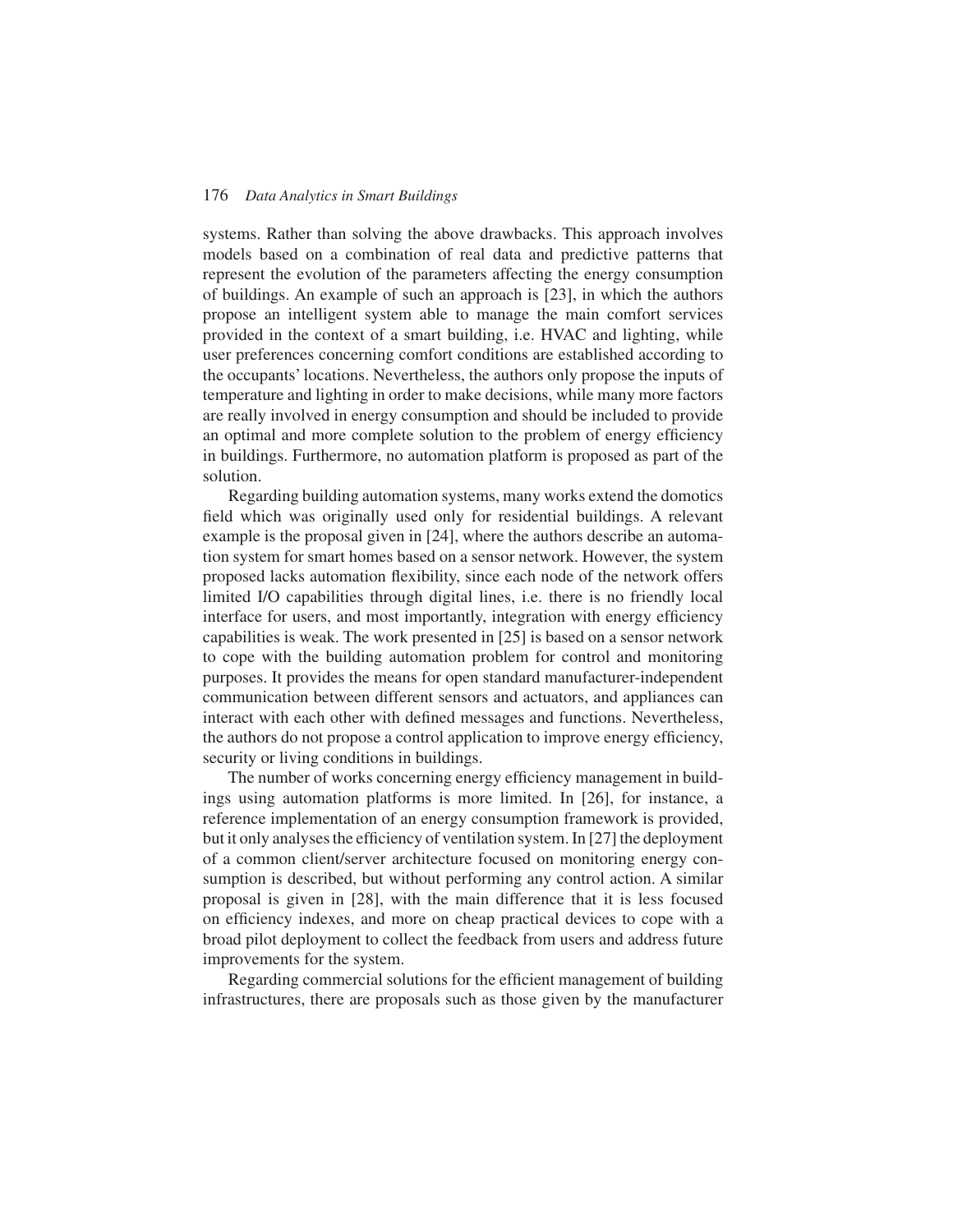#### *7.3 Related Work* 177

Johnson Controls<sup>3</sup>, a company that provides products, services and solutions that help increase energy efficiency and reduce the operation costs of its clients' buildings. Another well-known manufacturer is Siemens<sup>4</sup>, who offer a technical infrastructure for building automation and energy efficiency in the form of market-specific solutions in buildings and public places. The main differences between these commercial solutions and our proposal for automation and energy efficiency management in smart buildings are those related with the open and transparent character of our proposal, as well as its capability to gather data from a large number of heterogeneous sources.

As regards user involvement, this can be done by means of their implicit or explicit feedback. When implicit feedback is considered, an important line of research focuses on the crowdsensing paradigm [9]. In brief, this paradigm intends to uncover meaningful behavioural patterns by automatically collecting the digital breadcrumbs of the different sensors that users' personal devices are equipped with. At the same time, a novel course of action has paid attention to social networks as a novel datasource to extend the collection implicit user feedback [29]. Despite its inherent uncertainty, several works are already able to extract meaningful behavioural patterns by mainly using social-network feeds [30, 31].As for explicit user's feedback, the crowdsourcing paradigm centers on providing tools to allow the management of the information explicitly requested to sets of target users [32, 33]. In a smart building context, crowdsensing or crowdsourcing paradigms have been mainly used to flow management in indoor areas [34]. Last but not least, in the building energy management field, some proposals have involved uses in saving energy in buildings [5, 6]. However, few works have been addressed this aspect. It is important to note that energy usage feedback in building energy management systems needs to be provided to users frequently and over a long time, offering an appliance-specific breakdown, while presented in a clear and appealing way using computerized and interactive tools.

Concerning the fact that users have little awareness of the energy wastage associated with their energy consumption behaviours is due partly to the fact that most people do not know what the optimum comfort conditions are according to environmental features and their needs. It is clear that, while each person has his/her own comfort preferences and these preferences are strongly conditioned by subjective concerns, there are a minimal and a maximum set of

<sup>&</sup>lt;sup>3</sup>http://www.johnsoncontrols.co.uk/content/gb/en/products/building\_efficiency.html 4 http://www.buildingtechnologies.siemens.com/bt/global/en/energy-

efficiency/Pages/Energy-efficiency.aspx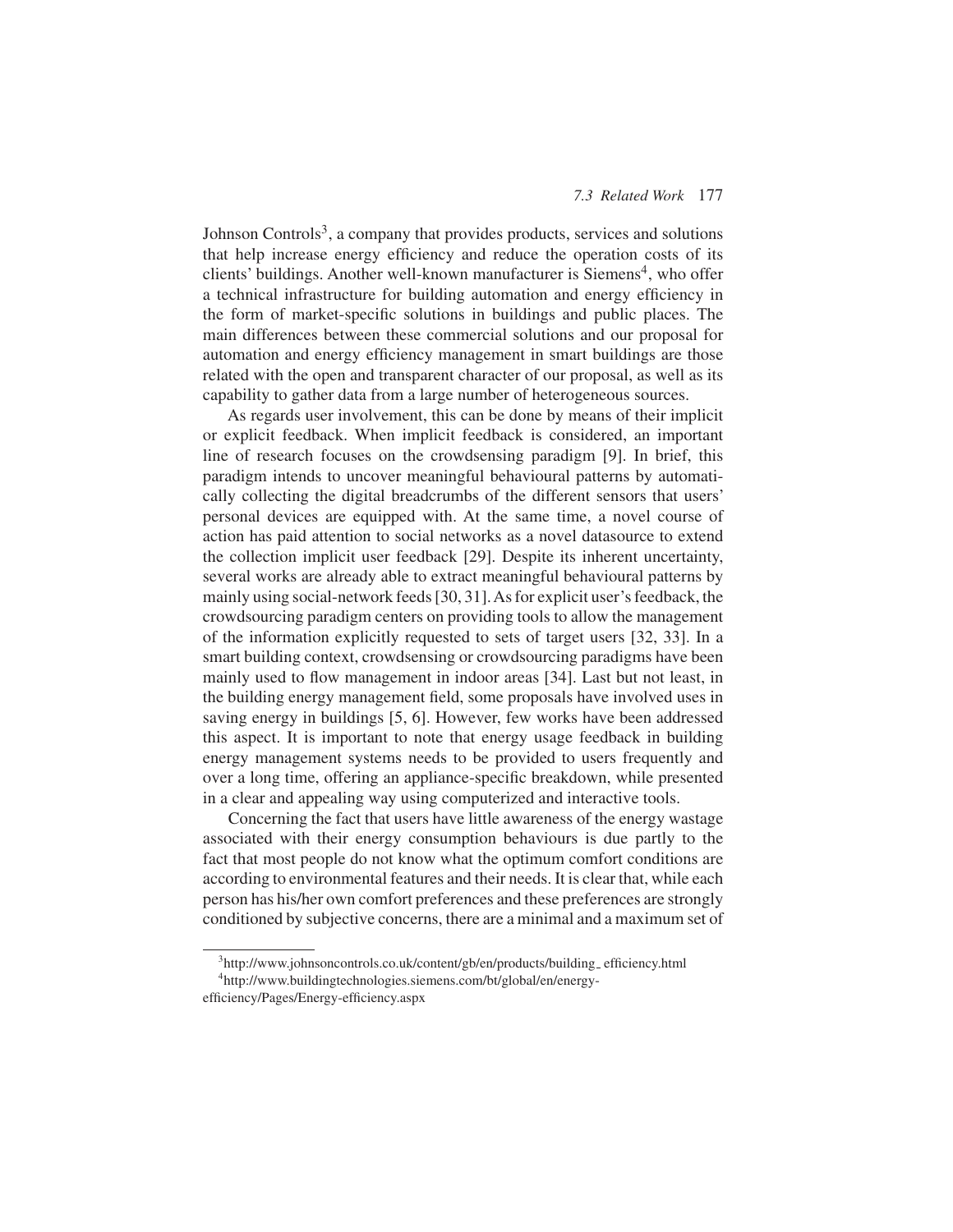comfort conditions recognized as common to everyone to ensure the quality of life [35]. Therefore, the confidence and respect that users give to the intelligent services that are offered to them in terms of comfort and energy efficiency concerns in smart buildings, are crucial constraints in this type of system. Nevertheless, thanks to pervasive computing practices, the integration and development of systems based on IoT support and encourage the cooperation between humans and devices in terms of:

- Facilitating communication between things and people, and between things, by means of a collective network intelligence context.
- People's ability to exploit the benefits of this communication through their increasing familiarity with ICT.
- A vision where, in certain respects, people and things are homogeneous agents endowed with fixed computational tools.

Smart buildings should prevent users from having to perform routine and tedious tasks to achieve comfort, security, and effective energy management. Sensors and actuators distributed in buildings can make user life more comfortable; for example: i) room heating can be adapted to user preferences and to the weather; ii) room lighting can change according to the daylight; iii) domestic incidents can be avoided with appropriate monitoring and alarm systems; and, iv) energy can be saved by automatically switching off electrical equipment when not needed, or regulating their operating power according to user needs, thus avoiding any energy overuse. In this sense, IoT is a key enabler of smart services to satisfy the needs of individual users, who apart from being users of the system, can also be seen as sensors in the same way as temperature, thermal, humidity and presence sensors deployed in the building.

As can be noted, most of the approaches proposed to date only provide partial solutions to the overall problem of energy efficiency in buildings, where, although different factors are involved holistically, until now they have been addressed separately or even neglected by previous proposals. This division is frequently due to the uncertainty and lack of data and inputs in the management processes, so that analysis of how energy in buildings is consumed is incomplete. In other words, a more integral vision is required to provide accurate models of the energy consumed in buildings [7]. In this sense, no solutions have been proposed tackling the full integration of information related with all relevant aspects directly involved in the energy consumption of buildings (which are described in Section 7.2). For example, there are not previous solutions that fully integrate information about the occupants of buildings, despite of the fact that human behaviour has been recognized as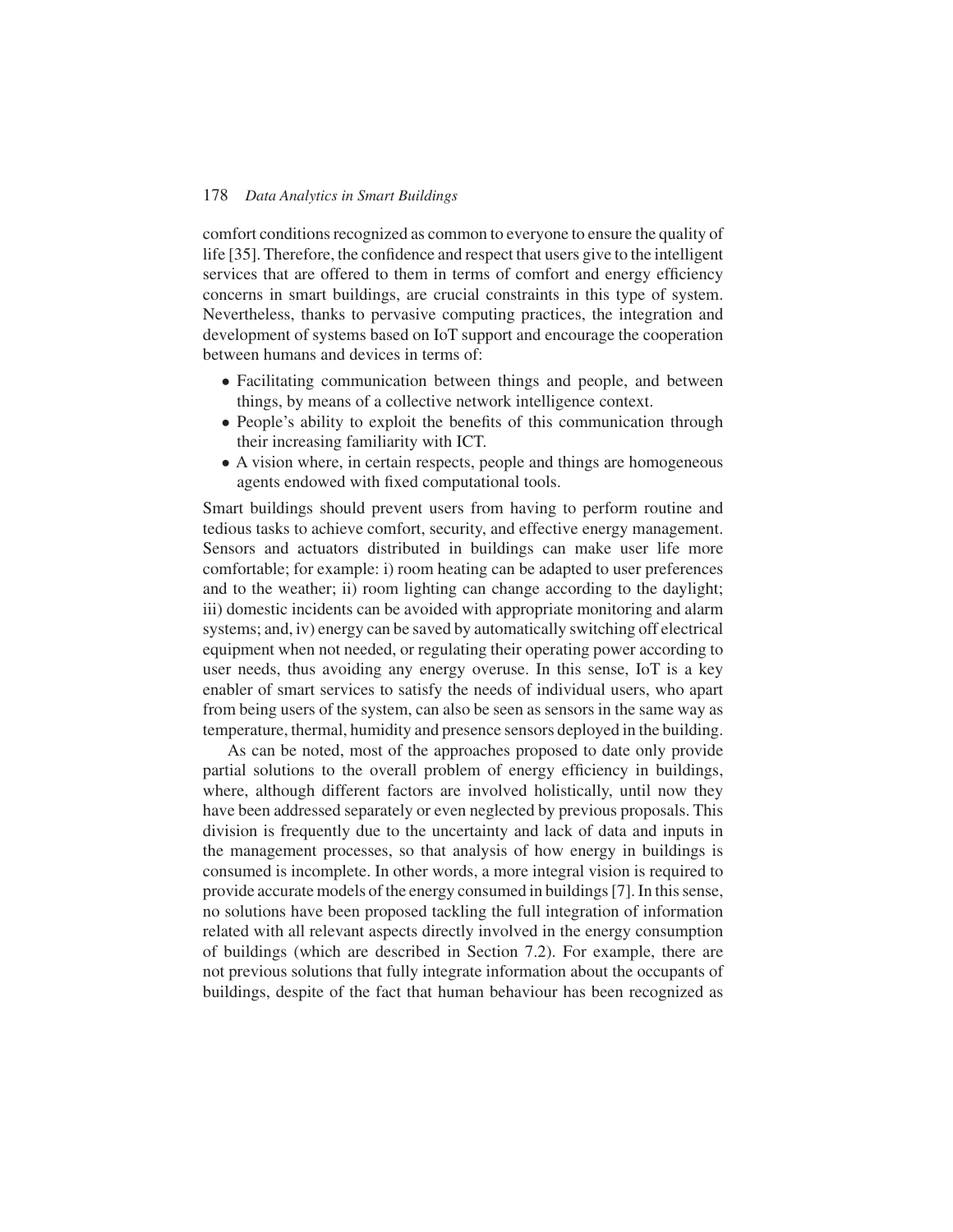one of the most important aspects affecting energy consumption in buildings. Information about the identities of occupants, their locations and activities, their comfort preferences, their levels of awareness with the problem of the high energy consumption of buildings, their participation to get energy saving, etc. must be included, jointly to other relevant information, in any building energy management system. In this chapter, we present our own smart system proposal, which is a holistic and flexible solution based on collecting and analysing information of both the building context and its occupants, and propose concrete actions which could be applied in the management of any controllable infrastructure of buildings to ensure their energy efficient performance. Our proposal of solution considers occupants as a key piece of our management system, and we demonstrate the benefits of following this approach in term of the energy saving achieved in various buildings used as reference.

# **7.4 A Proposal of General Architecture for Management Systems of Smart Buildings**

The architecture of our proposal for smart building is modelled in layers which are generic enough to cover the requirements of different smart environments of cities, such as intelligent transport systems, security, health assistance or, as is the case analysed in this chapter, smart buildings. This architecture promotes high-level interoperability at the communication, information and services layers. The layers of such architecture are depicted in Figure 7.1, and are detailed below.

# **7.4.1 Data Collection Layer**

Looking at the lower part of Figure 7.1, input data are acquired from a plethora of sensor and network technologies such as the Web, local and remote databases, wireless sensor networks, mobile devices, etc., all of them forming an IoT ecosystem. In this sense, and considering the instance of this architecture for the building management system proposed in this chapter, it gathers information from sensors and actuators deployed in the building. As for static sensors and actuators can be self-configured and controlled remotely through the Internet, enabling a variety of monitoring and control applications. Concerning mobile sensors, mechanisms to pro-actively or passively collect their reported data is also included in this layer. Given the heterogeneity of data sources and the necessity of seamless integration of devices and networks,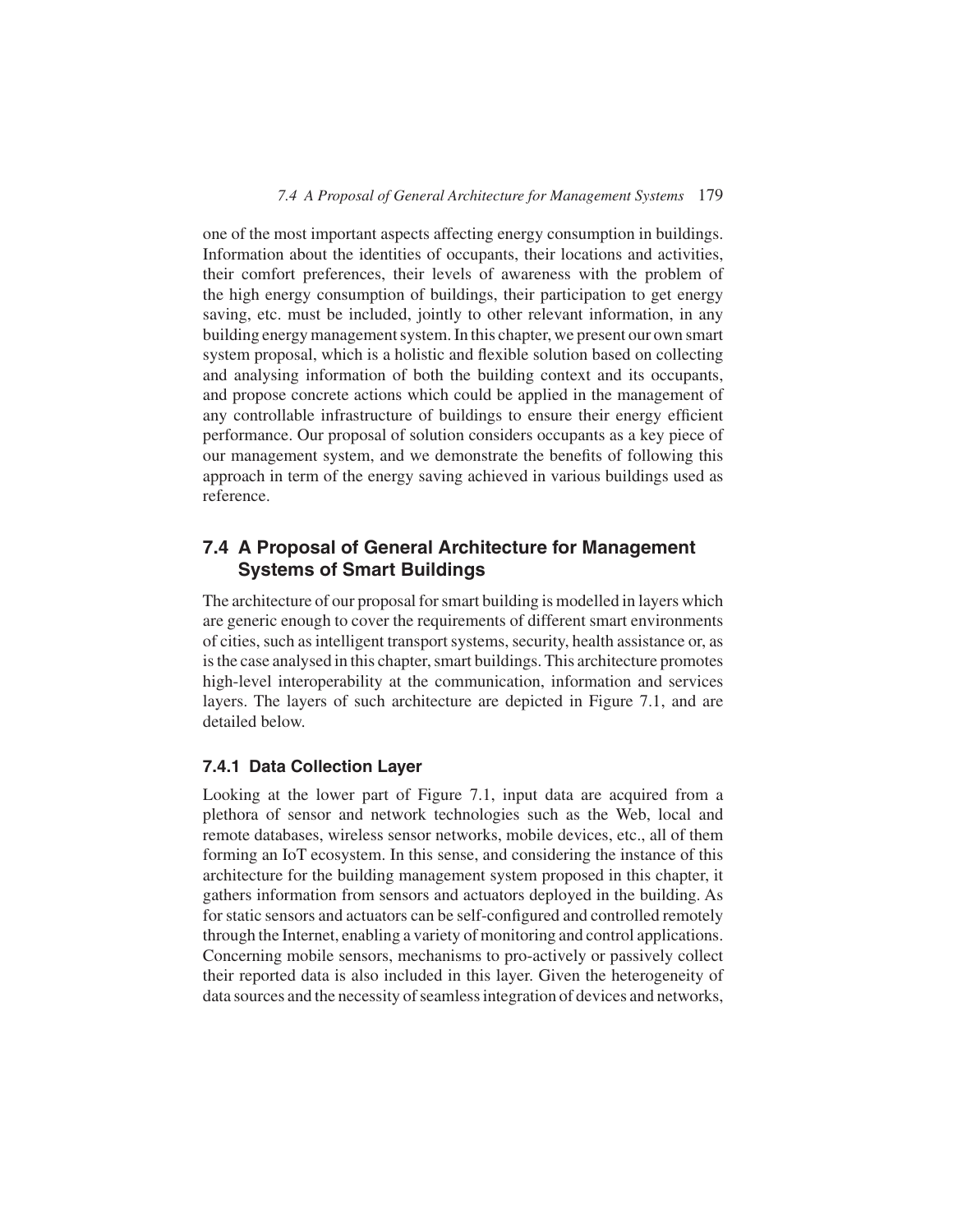

Figure 7.1 Layers of the base architecture for smart buildings ecosystem.

a common language structure to represent data is needed to deal with this issue. Therefore, the transformation of the collected data from the different data sources into a common language representation is performed in this stage.

# **7.4.2 Data Processing Layer**

The data processing layer is responsible for processing the information collected and making decisions according to the final application context. A set of information processing techniques is applied to extract, contextualize,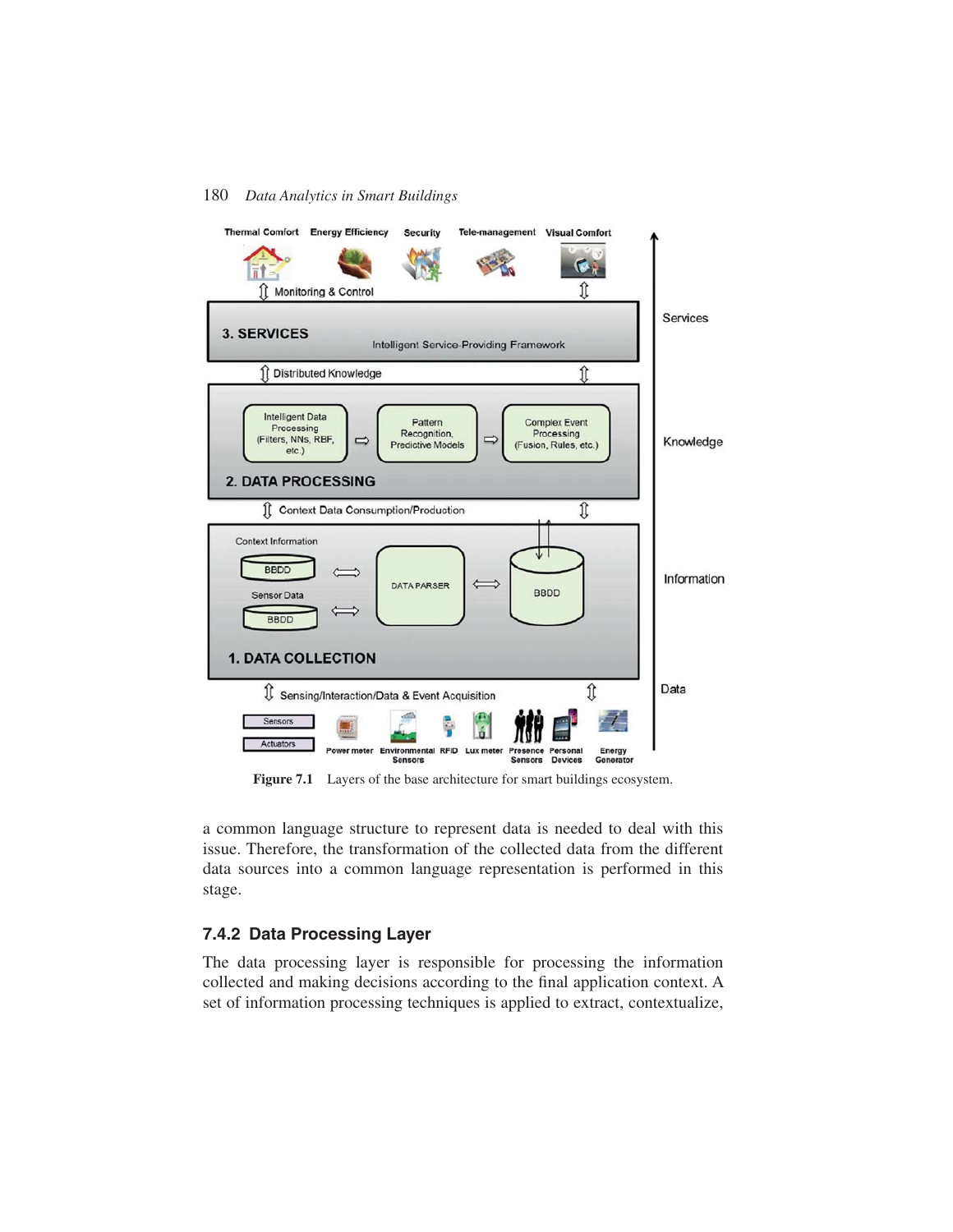fuse and represent information for the transformation of massive input data into useful knowledge, which can be distributed later towards the services layer. Different algorithms can be applied for the intelligent data processing and decision making processes, depending on the final desired operation of the system (i.e. the services addressed). Considering the target application of smart buildings, data processing techniques for covering, among others, security, tele-assistance, energy efficiency, comfort and remote control services should be implemented in this layer. And following a user-centric perspective for services provided, intelligent decisions are made through behaviour-based techniques to determine appropriate control actions, such as appliances and lights, power energy management, air conditioning adjustment, etc.

## **7.4.3 Services Layer**

Finally, the specific features for providing services, which are abstracted from the final service implementation, can be found in the upper layer of the proposed architecture (see Figure 7.1). Our approach offers a framework with transparent access to the underlying functionalities to facilitate the development of different types of final application. This generic proposal of architecture for smart buildings has been instantiated in the system known as City explorer. City explorer, which was developed at the University of Murcia, integrates an automation platform which is divided into an indoor part, and all the connections with external elements for remote access, technical tele-assistance, security and energy efficiency/comfort providing services in buildings. Figure 7.2 shows a schema of City explorer offering ubiquitous services in the smart buildings field. The main components of City explorer were presented in details in [36, 37]. The work developed in this chapter is based on using City explorer as platform of experimentation and validation of our proposal of building management to achieve energy efficiency. For this, we have instantiated each generic layer of the architecture shown in Figure 7.1, with the goal of offering a solution to energy efficiency in smart buildings.

# **7.5 IoT-based Information Management System for Energy Efficiency in Smart Buildings**

As mentioned before, our proposal of IBMS uses the City explorer platform applied to achieve energy efficiency in buildings. Our proposed system has the capability, among others, to adapt the behaviour of automated devices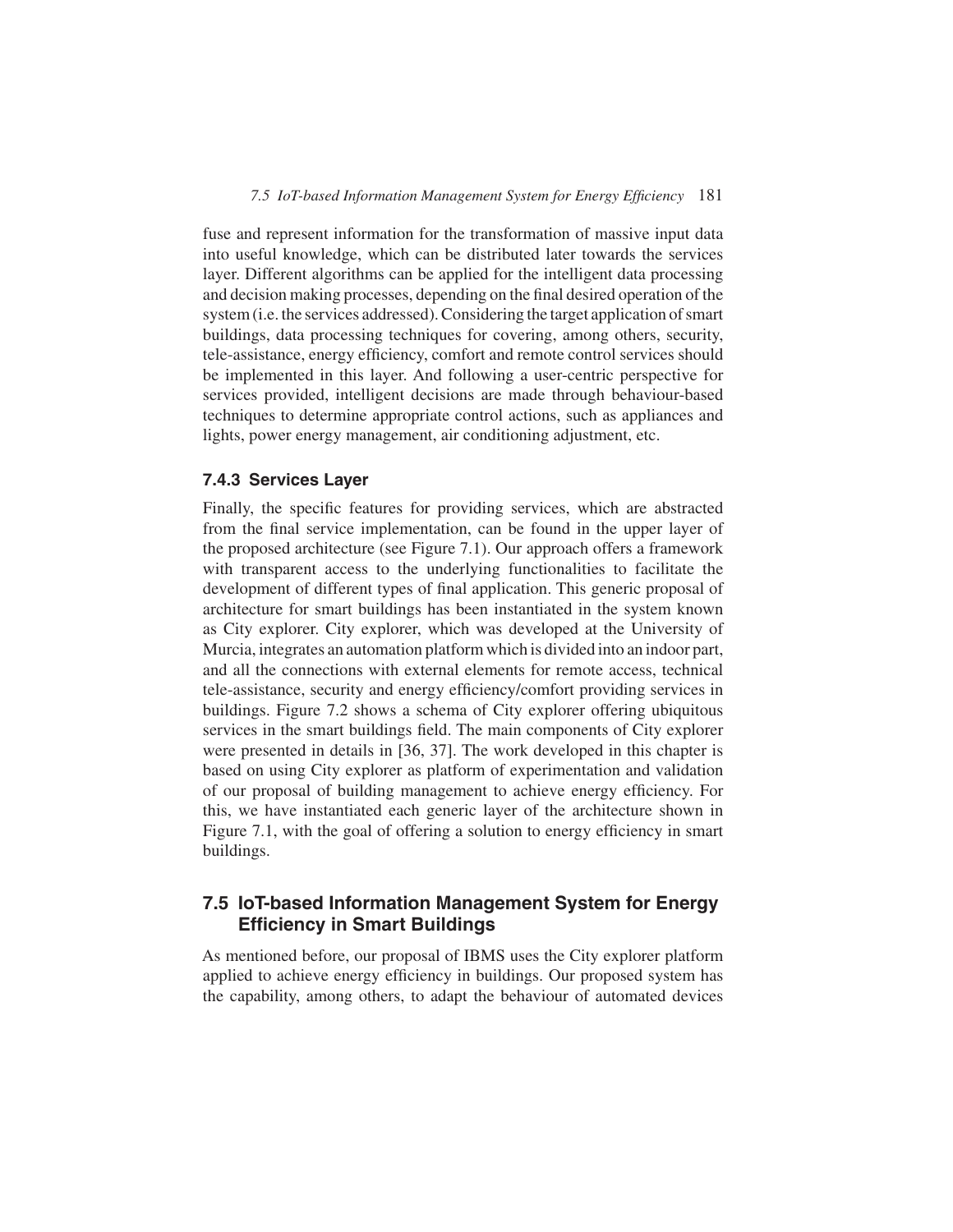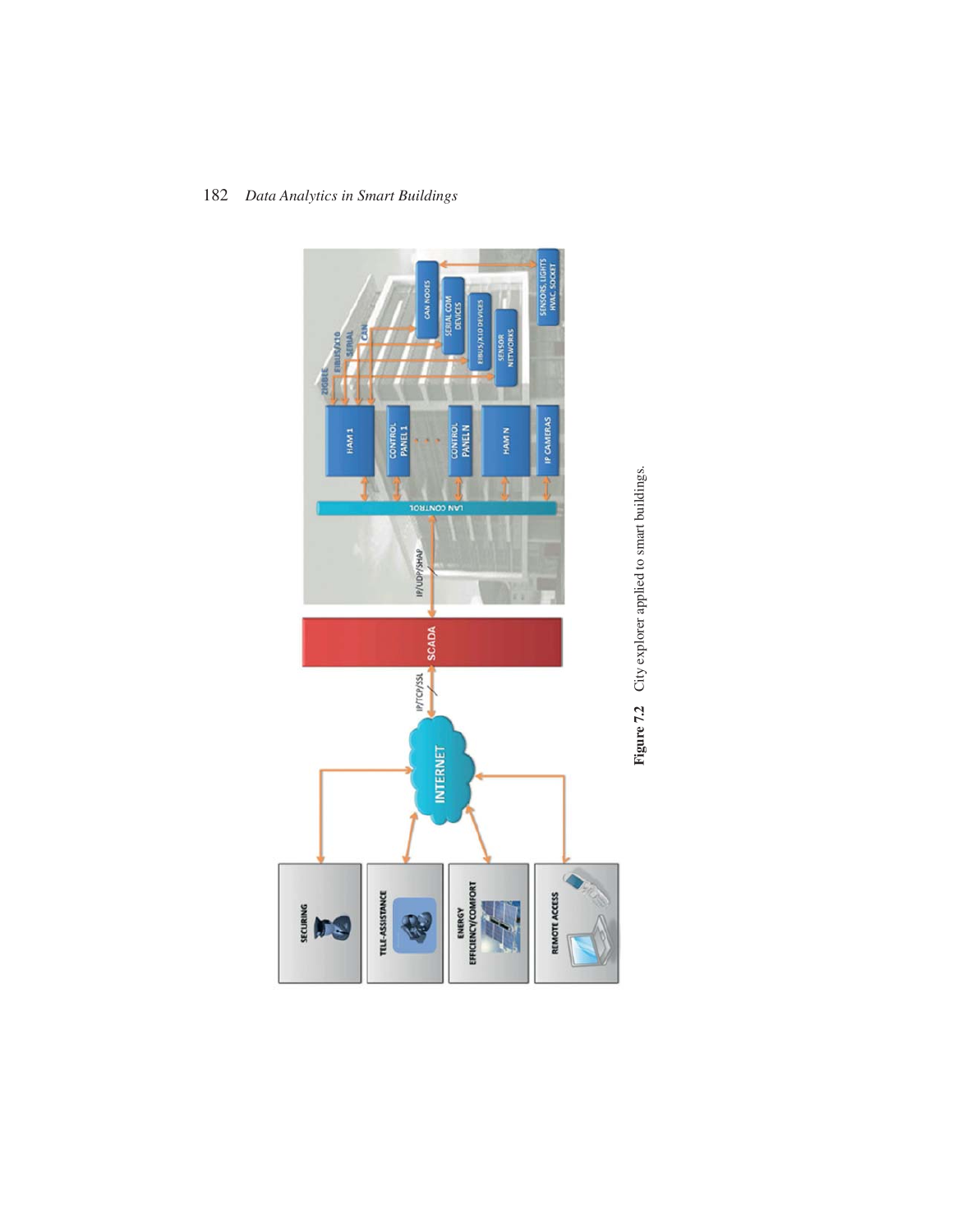deployed in the building in order to meet energy consumption restrictions, while maintaining comfort conditions at the occupants' desired levels.

More specifically, the goals of our intelligent management system are the following:

- High comfort level: learn the comfort zone from users' preferences, guarantee a high comfort level (thermal, air quality and illumination) and a good dynamic performance.
- Energy savings: combine the control of comfort conditions with an energy saving strategy.
- Air quality control: provide CO2-based demand-controlled ventilation systems.

Satisfying the above control requirements implies controlling the following actuators:

- Shading systems to control incoming solar radiation and natural light as well as to reduce glare.
- Window opening for natural ventilation or mechanical ventilation systems to regulate natural airflow and indoor air changes, thus affecting thermal comfort and indoor air quality.
- Heating/cooling (HVAC) systems.

As a starting point, we focus only on the management of lights and HVAC subsystems, since they represent the highest energy consumption at building level. User interactions have a direct effect on the whole system performance, because the occupants can take control of their own environment at any time.

Thus, the combined control of the system requires optimal operation of every subsystem (lighting, HVAC, etc.), on the assumption that each operates normally in order to avoid conflicts arising between users' preferences and the simultaneous operations of such subsystems. Figure 7.3 shows a schema of the different subsystems comprising the intelligent management system integrated in City explorer, where the outputs of the system are forwarded to the actuators deployed in the building.

As can be seen in Figure 7.3, the first task to solve is related with user identification and localization, and the second problem is related with the issues of comfort and energy efficiency in the management of the building. In the following subsections we describe the different issues involved and which were solved during this work, and represent our proposal of building energy management system for energy efficiency.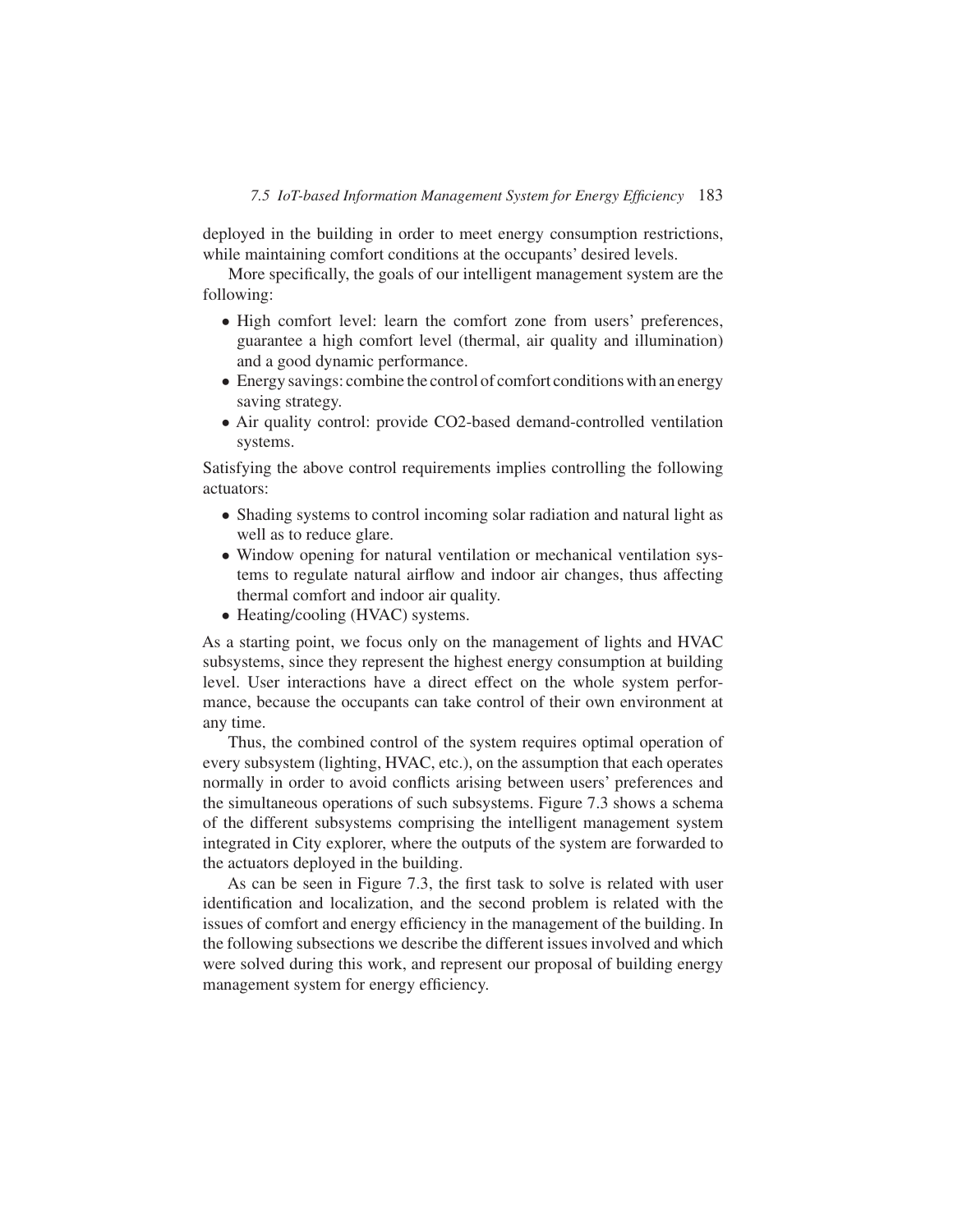

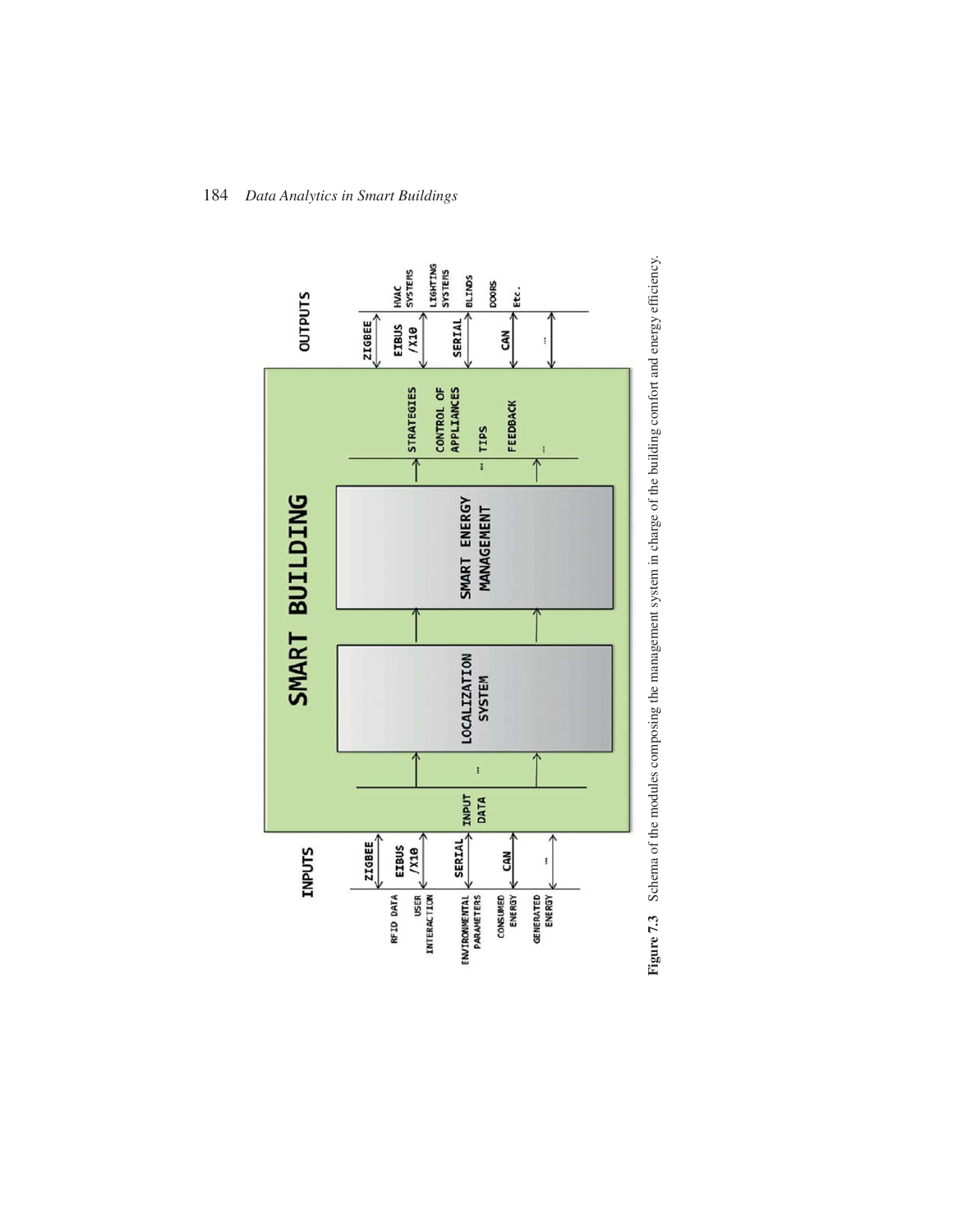### **7.5.1 Indoor Localization Problem**

In a smart building, embedded sensors measure and record user activities, making it possible to predict their future behaviour, prepare everything one step ahead according to the individual user's preferences or needs, and provide the most convenient energy efficient services. These services need to operate by acquiring contextual information both from users and the environment. Therefore, to make buildings smart and to be able to offer users customized services, it is indispensable to previously solve the implicit indoor localization problem. Furthermore, user identities need to be taken into account so that the intelligent system can learn and manage devices according to their behaviour and/or preferences.We obviously need to solve user identification in smart buildings to provide customized comfort services committed to energy efficiency, but while user privacy must also be respected because occupants care about their private and social activities, and want full control of how their personal location information and history are used. Hence, there is a need to rely on non-intrusive, ubiquitous and cheap sensors to minimise infrastructure deployment and prevent user dissatisfaction. Indeed, some sensors cannot be installed in buildings; for instance, in Spain video cameras cannot be legally used in offices. Problems like this make some localization systems unsuitable for use in smart buildings.

In the scenario addressed in this work, the whole area of a smart building is divided into locations (rooms, open areas, corridors, etc.) with different comfort conditions in each one; for instance, optimum lighting conditions in a corridor are different from those required in an office; or the optimum level of air conditioning in an individual bedroom is different from that required in a very crowded dining room. Furthermore, in each of these areas (an individual bedroom, a dining room, an office, etc.), it is necessary to carry out a further division depending on the service area of each comfort appliance deployed. Therefore, our indoor localization system must be able to locate a user in terms of regions, which correspond to the service areas of the appliances or devices involved in her/his comfort condition. Recent years have seen great progress in indoor localization systems, but there are still some weaknesses in terms of the accuracy of location data, the time required for calibration processes, poor robustness, or high installation and equipment costs [38]. Furthermore, when user identification is needed, most of the systems proposed present difficulties concerning complexity, computational load and inaccurate results. Since the indoor localization problem does not have obvious solutions, we review relevant solutions from the literature and identify the technological options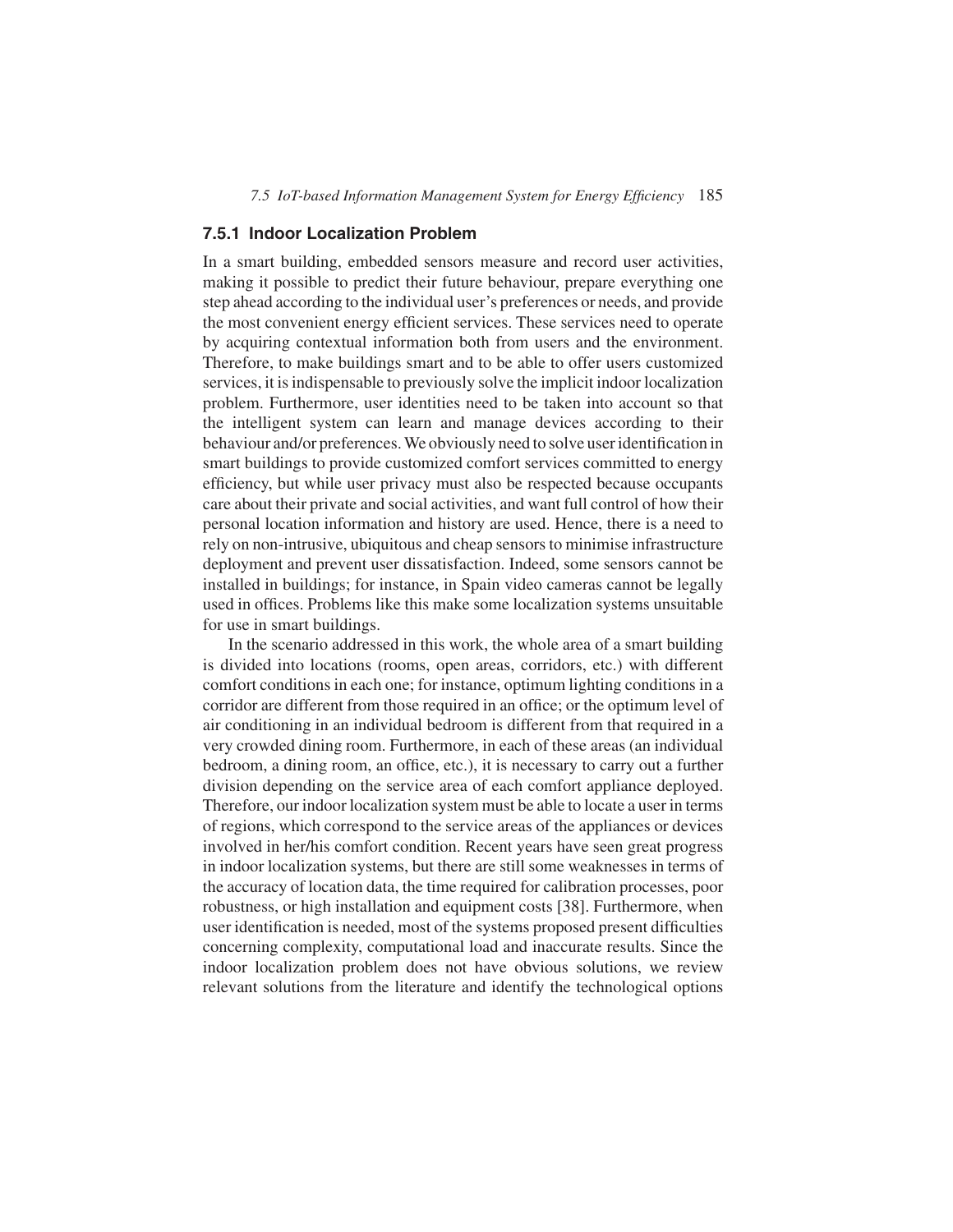most suitable in light of our problem. Accuracy is usually the most important requirement for positioning systems. In the location problem involved in energy efficiency of buildings, we conclude that the accuracy required for our localization system depends on the service areas of the appliances and devices involved in the comfort and energy balance of the building.

In Figure 7.4 a rough outline of some positioning systems is presented, with their accuracy ranges achieved until now according to the literature. Since each localization technology has its particular advantages and disadvantages, we suggest that by combining several complementary technologies and applying data fusion techniques, it is possible to improve the overall system performance and provide a more reliable indoor localization system, since more specific inferences can be achieved than when using a single kind of data sensor. Therefore, after analysing Figure 7.4, we choose a hybrid solution based on RF and non-RF technologies. Our technological solution to cover the localization needs (i.e. those required by smart buildings to provide occupants with customized comfort services) is based on a single active RFID system and several Infra-Red (IR) transmitters. In Figure 7.5 we can observe the data exchange carried out among the different technological devices that compose our localization system.



Figure 7.4 Outline of some positioning technologies [38].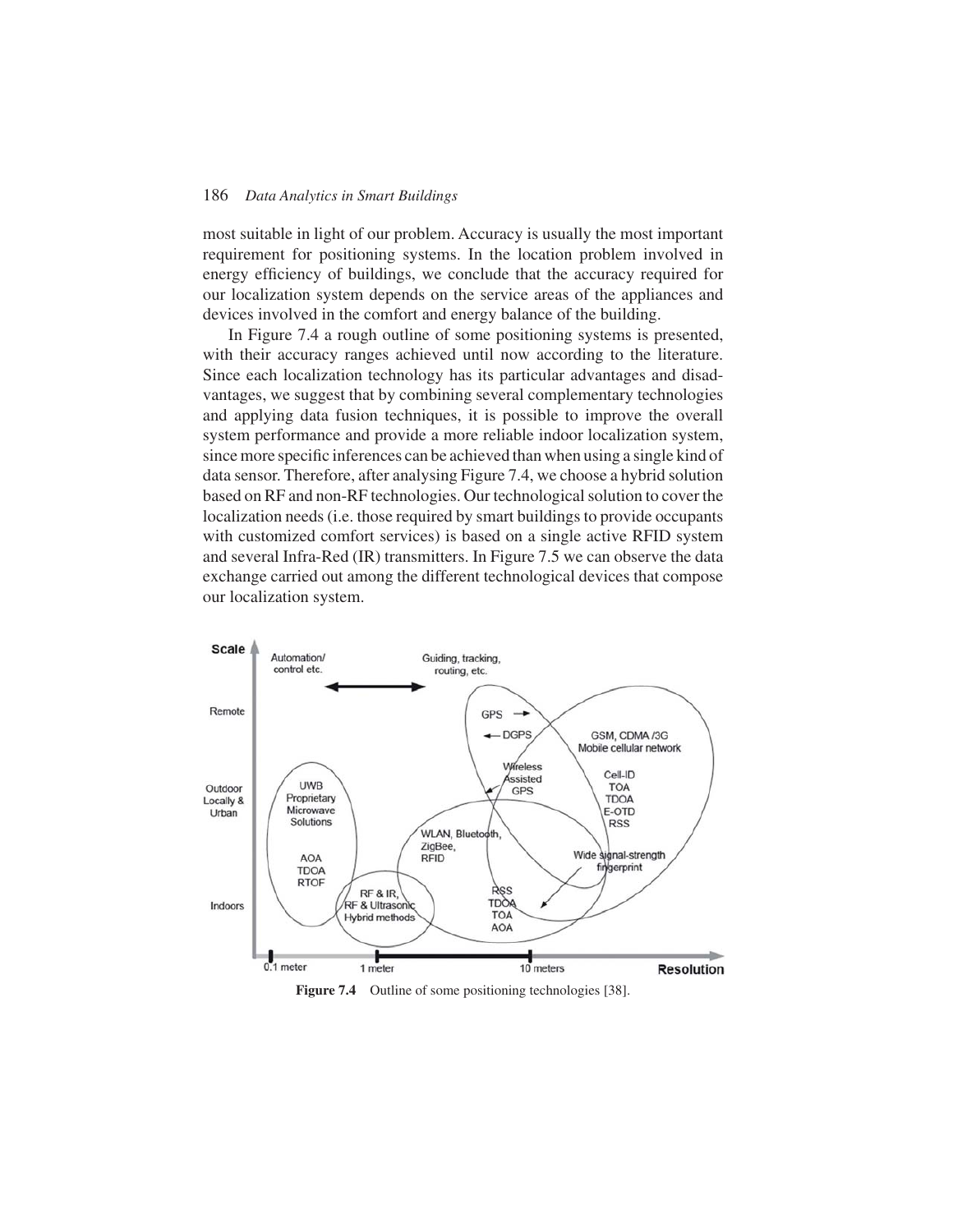

Figure 7.5 Localization scenario.

The final mechanism implemented for indoor localization is shown in Figure 7.6. In this figure, we can see that the first phase of our localization mechanism is the space division through the installation of IR devices in the walls of the building area where localization wants to be solved. Therefore, for each space division, there is an IR identifier value (IDir) associated to this region. For each one of these region, we implement a regression method based on Radial Basis Functions (RBF) networks. The RBF estimates user positions given different RFID tags situated in the roof. This RFID-based information coming from the different building's occupants conforms a data stream that could be also processed by means of a crowdsensing approach so as to track the flow of people within a building. In that sense, several proposals already exist that intends to reconstruct the behaviour of people by using the type of discrete locations [39].

In our localization mechanism, after the position estimation using the RBF network, a Particle Filter (PF) is applied as a monitoring technique, which takes into account previous user position data for estimating future states according to the current system model. In the PF, we modify particle weights according to the distances to the measurements during the correction stage, as the following equation shows:

$$
w(\overrightarrow{x}_t) = w(\overrightarrow{x}_{t-1}) \cdot \frac{p(\overrightarrow{y}_t | \overrightarrow{x}_t) \cdot p(\overrightarrow{x}_t | \overrightarrow{x}_{t-1})}{q(\overrightarrow{x}_t | \overrightarrow{x}_{t-1}, \overrightarrow{y}_t)}
$$
(7.1)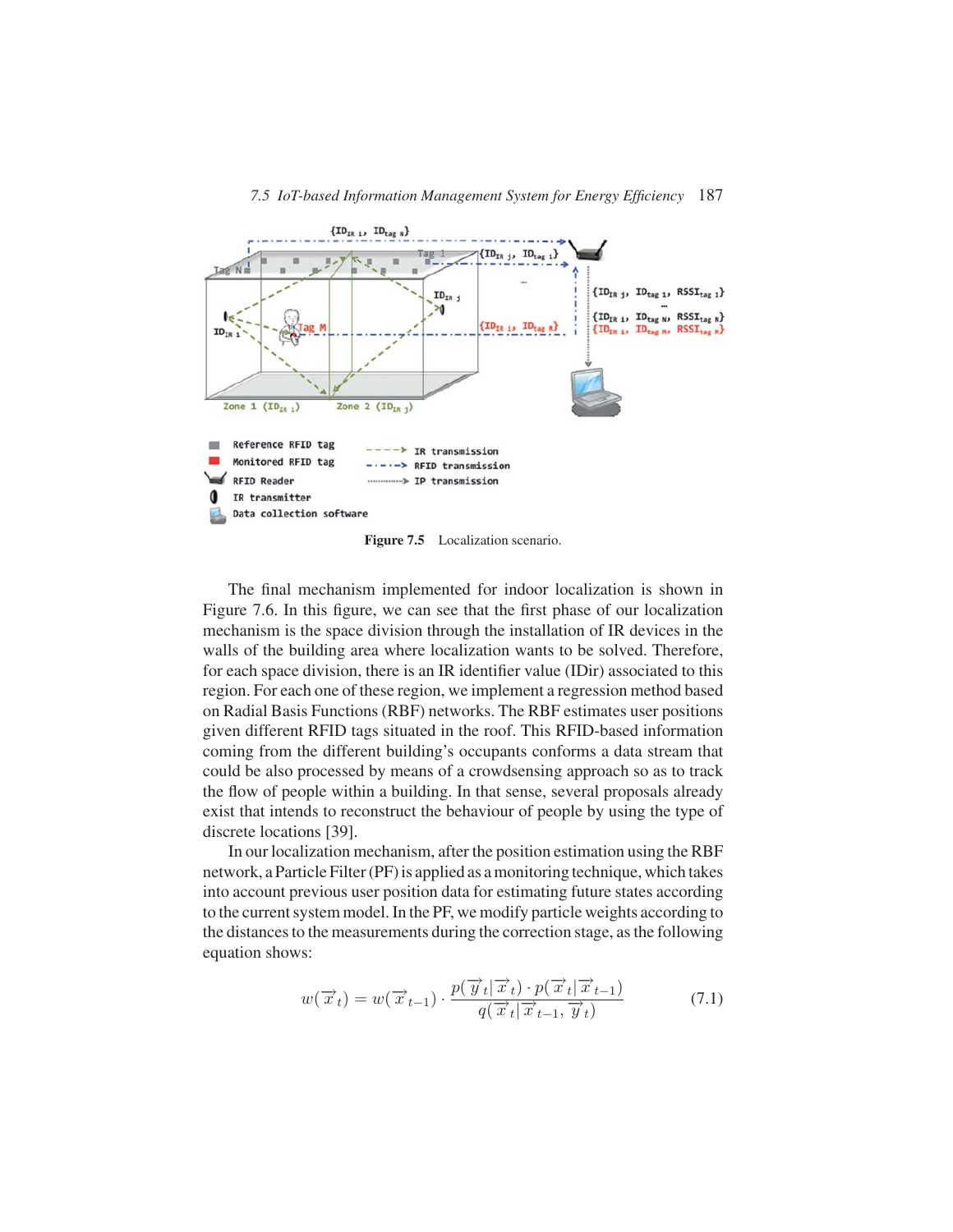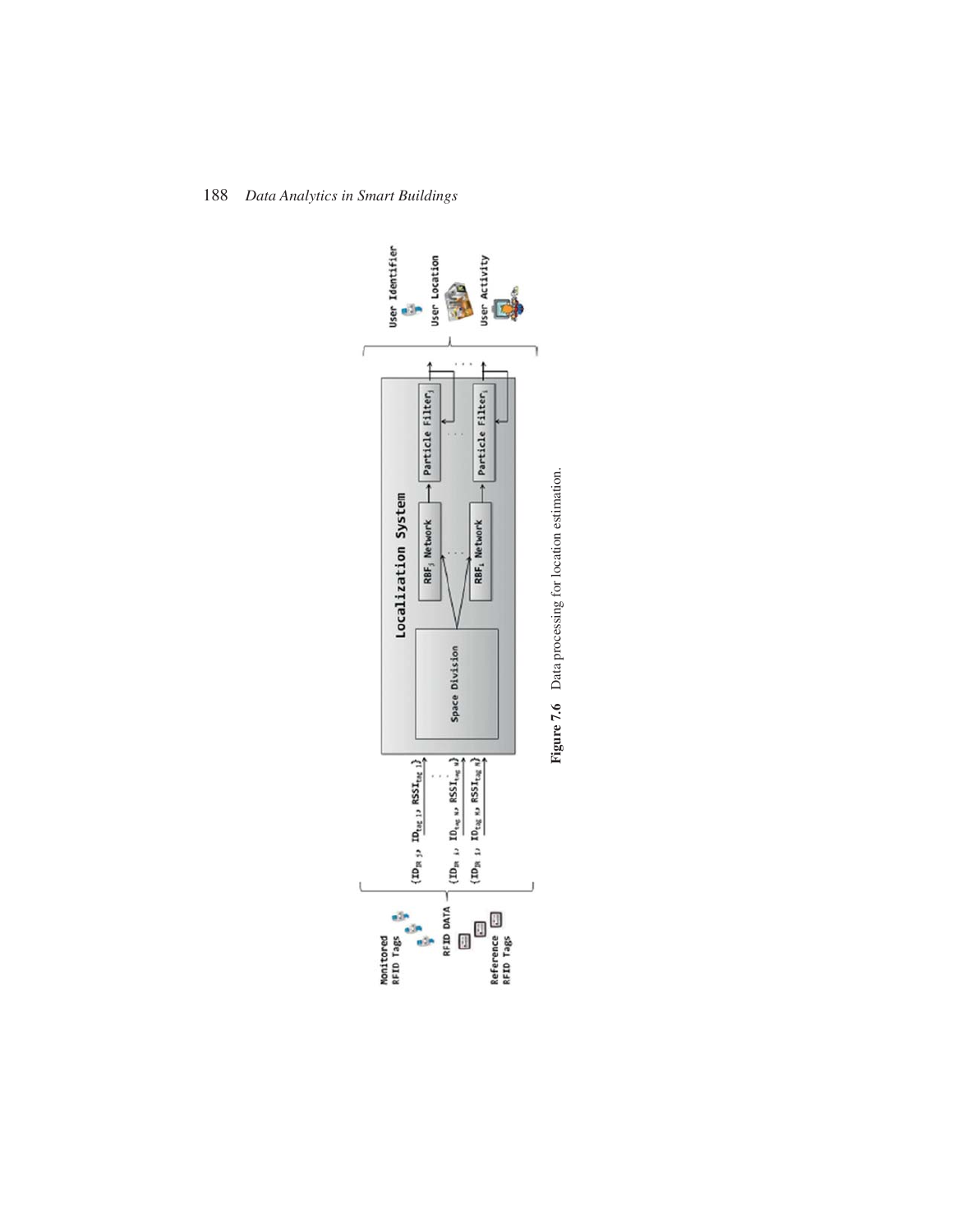where  $w(\vec{x}_t)$  weights of the set of particles at instant t;  $p(\vec{y}_t | \vec{x}_t)$  and  $p(\vec{x}_t | \vec{x}_{t-1})$  gives the probabilistic behaviour of the output and the state model of the system respectively, and  $q(\vec{x}_t | \vec{x}_{t-1}, \vec{y}_t)$  is the approximation of the expectedly function.

Algorithm 7.1 provides a summarized version of the general definition of PF. The PF used in this work is slightly different from its generic definition. The main difference of our filtering algorithm is in the correction stage, which applies the resample using the Sequential Importance Sampling (SIS) algorithm [40] (step 13 of Algorithm 7.1). During this step, information about the specific IR region at a given instant of time is also used to benefit those particles which fall inside this area. Therefore, before applying Equation (7.1), we filter according to the condition given by Equation (7.2):

$$
\{\text{If}: y_t \in \Omega^j \Rightarrow w(x_t^i) = 0 \,\forall \, x_t^i \notin \Omega^j\},\tag{7.2}
$$

where  $\Omega^{j}$  represents the coverage area of the IR transmitter with identifier j, and  $y_t$  and  $w(x_t^i)$  denote, respectively, the measured parameter and the weight of the set of particles *i* at the instant of time *t*. The main advantage of this constraint is the faster convergence of the filter, because extra information is available to carry out the correction stage.

| <b>Algorithm 7.1</b> Generic PF                                             |
|-----------------------------------------------------------------------------|
| <b>Require:</b> $\{x_{t-1}^i, w_{t-1}^i\}_{i=1}^{N_s}, y_t$                 |
| <b>Ensure:</b> $\{x_t^i, w_t^i\}_{i=1}^{N_s}$                               |
| Given a particle number $N_s$<br>1:                                         |
| Given a threshold $N_T$ value for resampling<br>2:                          |
| 3:<br>for $i = 1$ to $N_s$ do                                               |
| Draw $x_t^i \sim q(x_t   x_{t-1}^i, y_t)$<br>4:                             |
| 5:<br>Assign the particle a weight $w_t^i$                                  |
| 6:<br>end for                                                               |
| Calculate total weight: $t = SUM[\{w_t^i\}_{i=1}^{N_s}]$<br>7:              |
| 8:<br>for $i = 1$ to $N_s$ do                                               |
| Normalize: $w_t^i = t^{-1} \cdot w_t^i$<br>9:                               |
| 10:<br>end for                                                              |
| calculate $\widehat{N_{eff}} = \frac{1}{\sum_{i=1}^{N_s} (w_i^i)^2}$<br>11: |
| 12: if $\overline{N_{eff}} \leq N_T$ then                                   |
| 13:<br>Correction stage.                                                    |
| 14:<br>end if                                                               |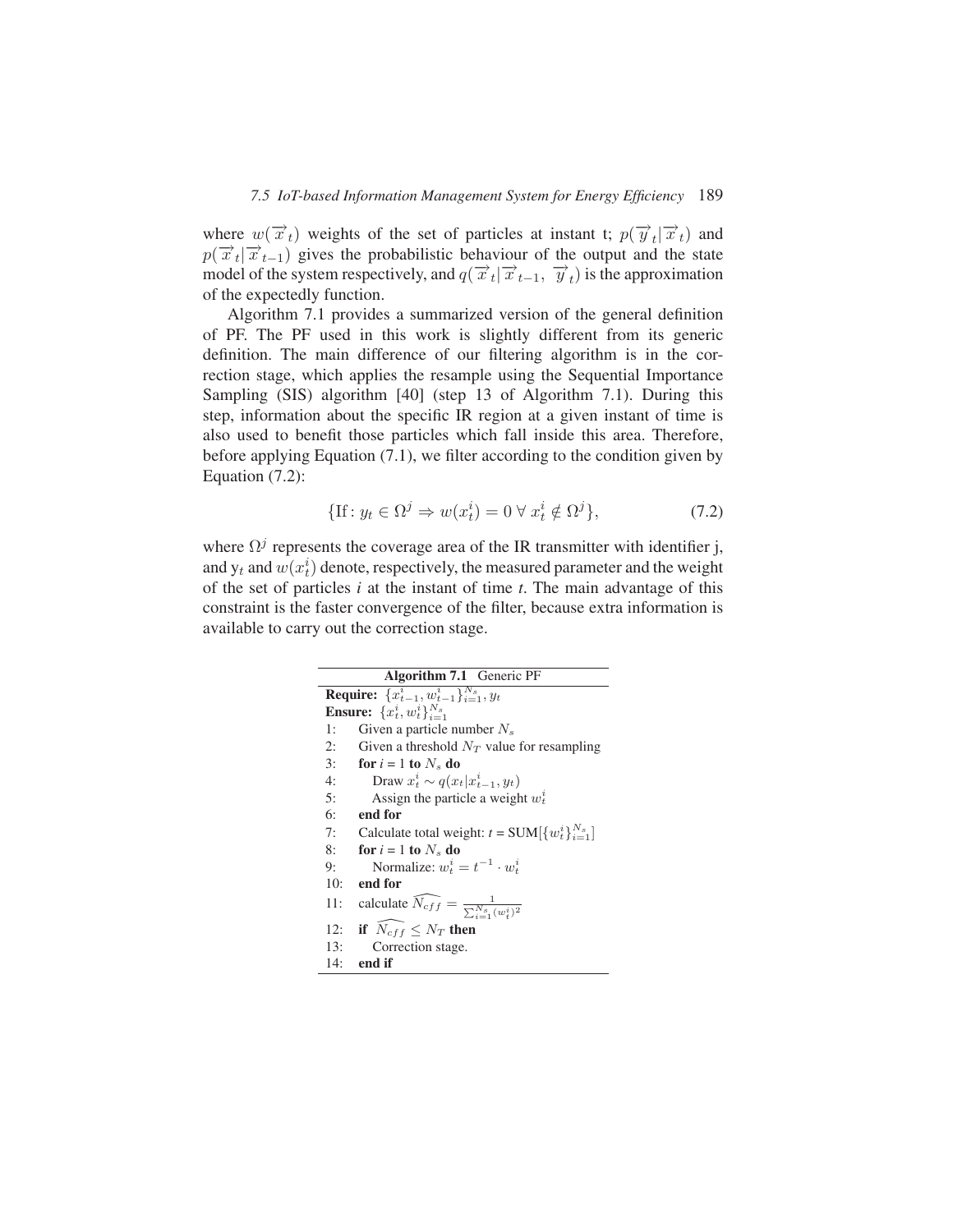### **7.5.2 Building Energy Consumption Prediction**

The energy performance model of our BMS is based on the CEN Standard N15251 [41]. This standard proposes the criteria of design for any building energy management system. It establishes and defines the main input parameters for estimating building energy requirements and evaluating the indoor environment conditions. The inputs considered to solve our problem are the data coming from the RFID cards of users, the user interaction with the system through the control panels or the web access, environmental parameters coming from temperature, humidity and lighting sensors installed in outdoor and indoor spaces, the consumption energy sensed by the energy meters installed in the building, and the generated energy sensed by the energy meters installed in the solar panels deployed in our testbed.After collecting the data, it is mandatory to continue with their cleaning, preprocessing, visualization and correlation study in order to find determining features, which can be used to generate optimal energy consumption models of buildings (management layer of the architecture presented in Section 7.4). Over the input set, we perform the standardization and reduction of data dimensionality using Principal Components Analysis (PCA) [42], identifying the directions in which the observations of each parameter mostly vary.

Regarding theArtificial Intelligence (AI) techniques that have been already applied successfully to generate energy consumption models of buildings in different scenarios (as such we mentioned in the management layer of the architecture presented in Section 7.4), we propose to evaluate the performance of Multilayer Perceptron (MLP), Bayesian Regularized Neural Network (BRNN) [43], SVM [44] and Gaussian Processes with RBF Kernel [45]. They were selected because of the good performance that all of them have already provided when they are applied to building modelling. All these regression techniques are implemented following a model-free approach, which is based on selecting – for a specific building – the optimal input set and technique, i.e. such input set and technique that provides the most accurate predictive results in a test data set. In order to implement this free-model approach, we use the R [46] package named CARET [47] to train the energy consumption predictive algorithms, looking for the optimal configuration of their hyper-parameters.

The selected metric to evaluate the models generated for each technique using test sets is the well-known RMSE (Root-Mean-Square Error), which formulation appears in Equation (7.3).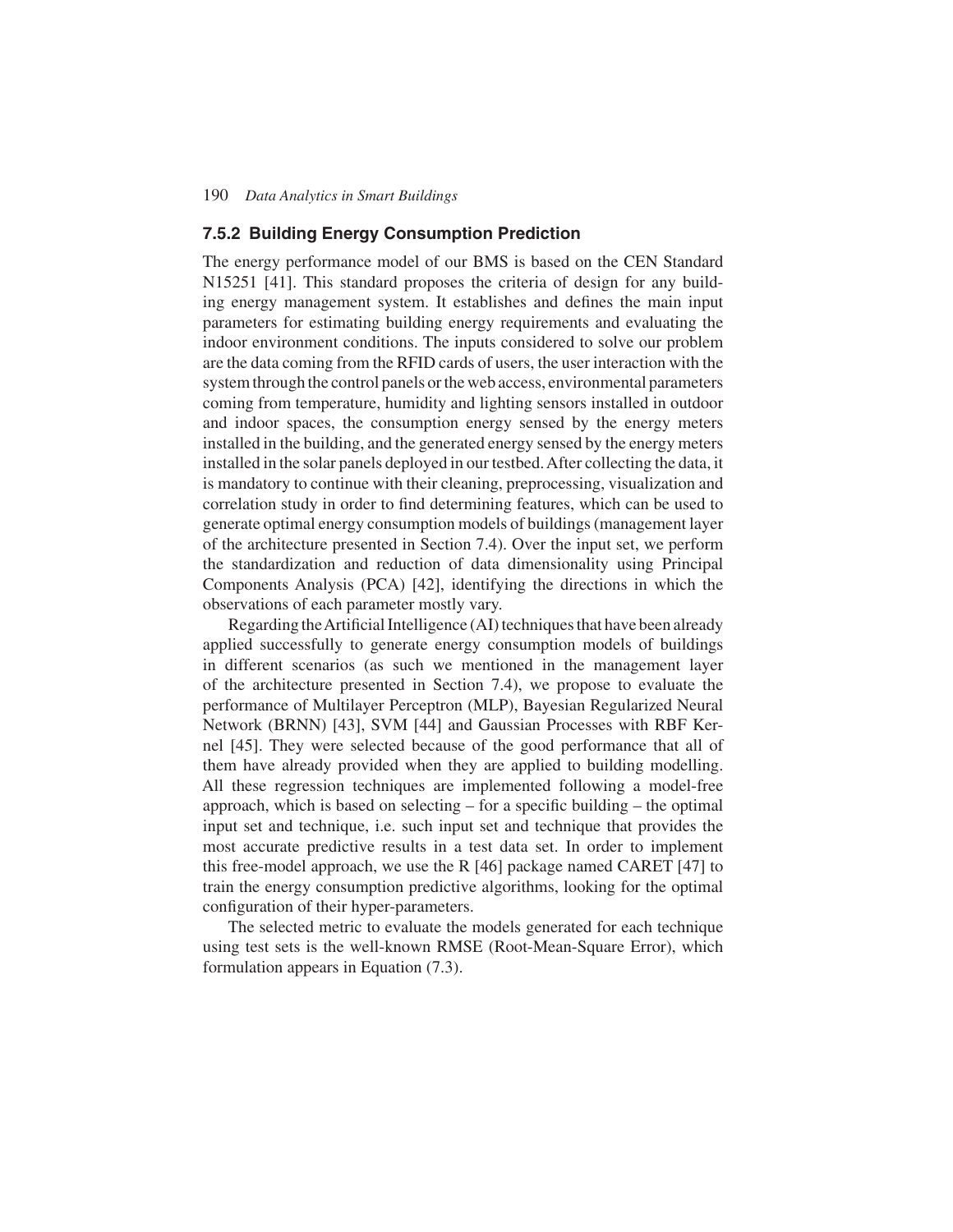$$
RMSE = \sqrt{\frac{1}{n} \sum_{i=1}^{n} (y_i - \hat{y}_i)^2}
$$
 (7.3)

This metric shows the error by means of the quantity of KWh that we deviate when predicting, but in order to get a better understanding of the uncertainty of the model, we also show its coefficient of variation (CVRMSE). This coefficient is the RMSE divided by the mean of the output variable (energy consumption) for the test set (Equation (7.4)), giving us a percentage of error adjusted to the data, not just a number in general terms.

$$
CVRMSE = \frac{RMSE}{\overline{y}}\tag{7.4}
$$

## **7.5.3 Optimization Problem**

Once the building energy consumption is modeled we focus on the optimization of its use trying to keep comfort conditions. As starting point, we establish the comfort extremes considering location type, user activity and date [48]. Understanding the building thermal and energetic profiles allows us to quantify the effects of particular heating-cooling set point decisions. To derive a heating or cooling schedule, it is necessary to formulate the target outcome. In our buildings, it is possible to:

- 1. Optimize the indoor temperature during occupation, i.e. minimize the building temperature deviations from a target temperature.
- 2. Minimize daily energy consumption, or
- 3. Optimize a weighted mixture of the criteria, a so-called multi-objective optimization.

The definition of building temperature deviation influences the results strongly: taking the minimum building temperature will result in higher set point choices and higher energy use than using e.g. the average of building temperatures. Constraints on maximum acceptable deviation from target comfort levels or an energy budget can be taken into account to ensure required performance. For our optimization problem, we apply a genetic optimization implemented in R (using the "genalg" package [49]) to our predictive building models to derive schedules for heating/cooling setpoints.

#### **7.5.4 User Involvement in the System Operation**

Following this approach to provide human-centric services in the context of smart buildings, users can be seen as both the final deciders of actions,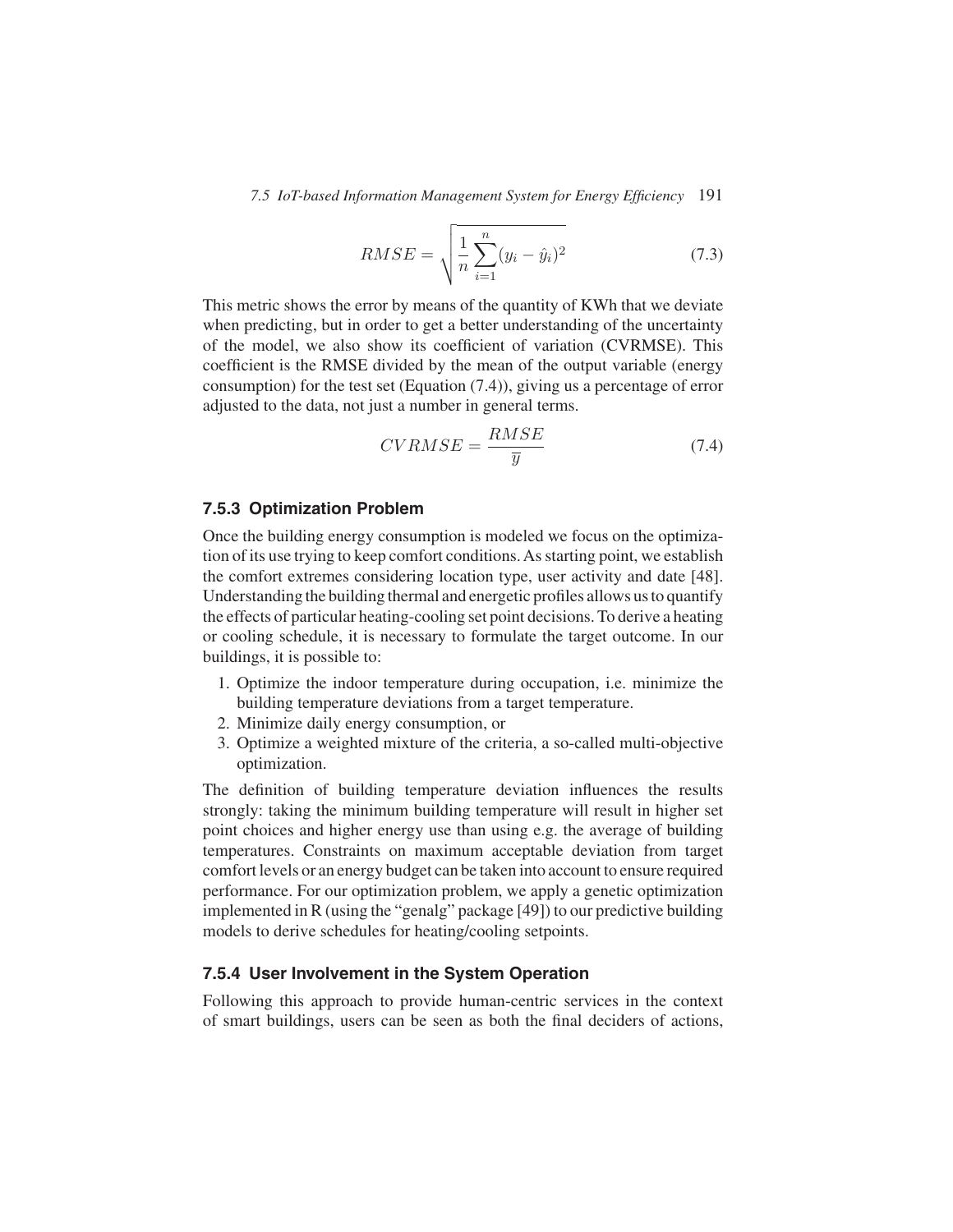and system co-designers in terms of feedback that conditions future rules and contributions to the software issuing these rules. In this sense, in our energy building management system we consider the data provided directly by users through their interactions when they change the comfort conditions provided automatically by the system and, consequently, the system learns and autoadjusts according to such changes and to the control comfort/energy strategies defined by users using the graphic editor of City explorer. Furthermore, with the aim of offering users information about any unsuitable design or setting of the system, as well as to help them easily understand the link between their everyday actions and environmental impact, City explorer is able to notify them about such matters (i.e. acting as a learning tool). On the other hand, when the system detects disconnections and/or failures in the system, it sends alerts by email/messages to notify users to check these issues. All these features, which are included in our management system, contribute to user behaviour changes and increase their awareness as time passes, or detect unnecessary stand-by consumption of the controllable subsystems of the building.

Finally, to understand the background of energy behaviour of users involved in our experiments and to be able to form an initial context pattern for the usability of the system under different constraints, we carried out a follow-up study based on the feedback that users provide to City explorer through the SCADA-web and the control panels installed in the smart building. Another reason to carry out this study was the identified lack of research in the building energy management area, where large-scale deployment needs to be accompanied by a body of study on user behaviour, motivation and preferences. The same was pointed out by [6]. In Figure 7.7 is shown the schema of our final building energy management solution.

# **7.6 Evaluation and Results**

#### **7.6.1 Scenario of Experimentation**

The reference building where our BMS for energy efficiency is deployed is the Technology Transfer Centre (TTC) of the  $UMU<sup>5</sup>$ . Every room of this building is automated through a Home Automation Module (HAM) unit of the City explorer platform. It permits us to consider a granularity at room level to carry out the experiments.

<sup>5</sup> www.um.es/otri/?opc=cttfuentealamo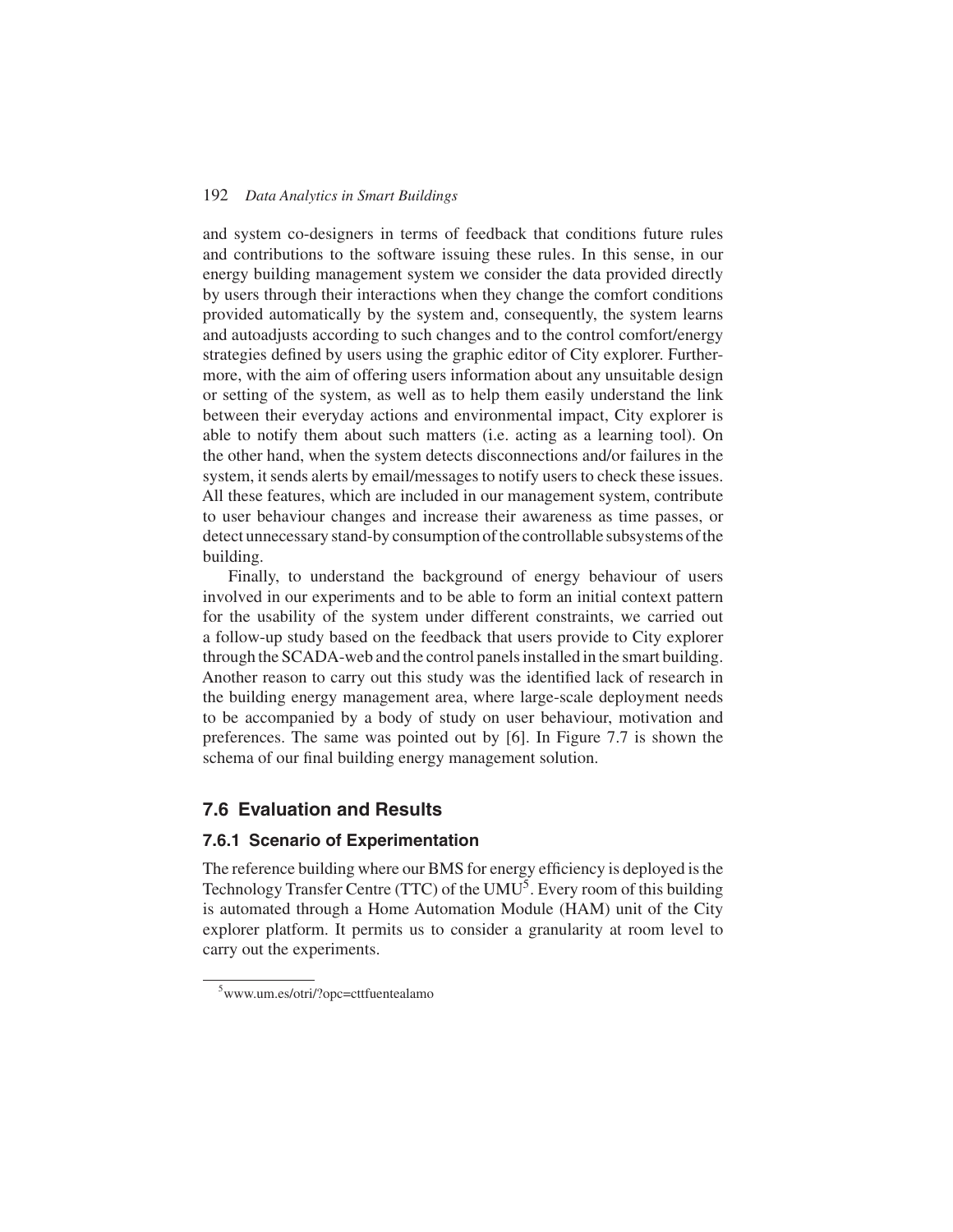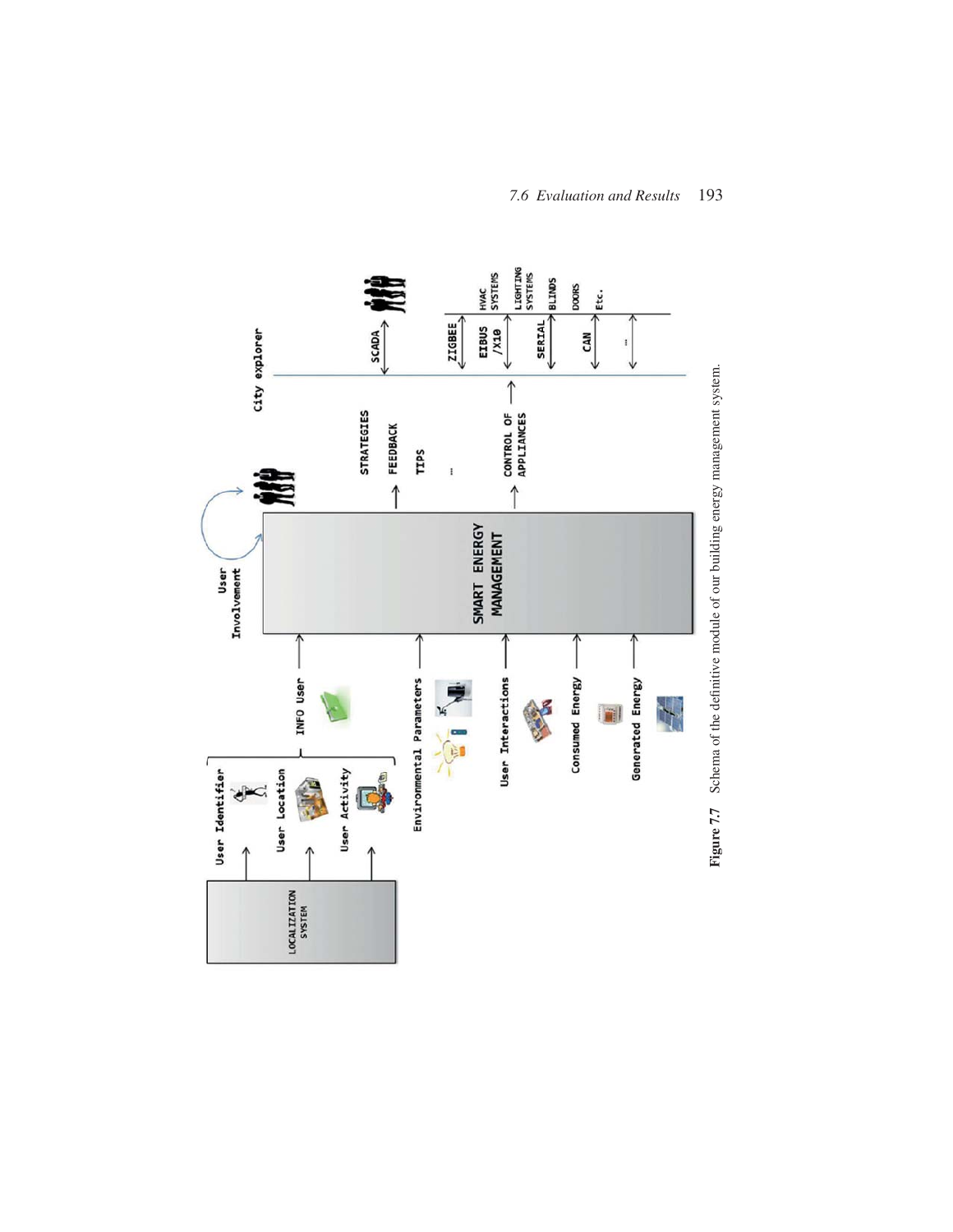

**Figure 7.8** Tracking processes with a reference tag distribution of  $1 \text{ m} \times 1 \text{ m}$ .

## **7.6.2 Evaluation and Indoor Localization Mechanism**

Different tracking processes are carried out in the environments considered in our tests (the TTC building) applying for this the implementation of the PF described in Algorithm 7.1. In Figure 7.8 an example of some tracking processes are carried out considering transition between different spaces of the TTC. For these paths, our system was configured to acquire data every  $T = 10$  s. (whereas for the rest of the tests a value of  $T = 5$  min. was considered). Taking into account the target location areas involved (represented in different colors), and the real and estimated location data provided by our mechanism, it can be safely said that it was able to monitor the user locations with a high degree of accuracy and precision.

With an  $1m \times 1m$  distribution of reference RFID tags placed on the roof of the test room, a 65% success percentage in localization is obtained having an error lower than 1 m. 98% of cases have as much 2.5 m. of error. Therefore, it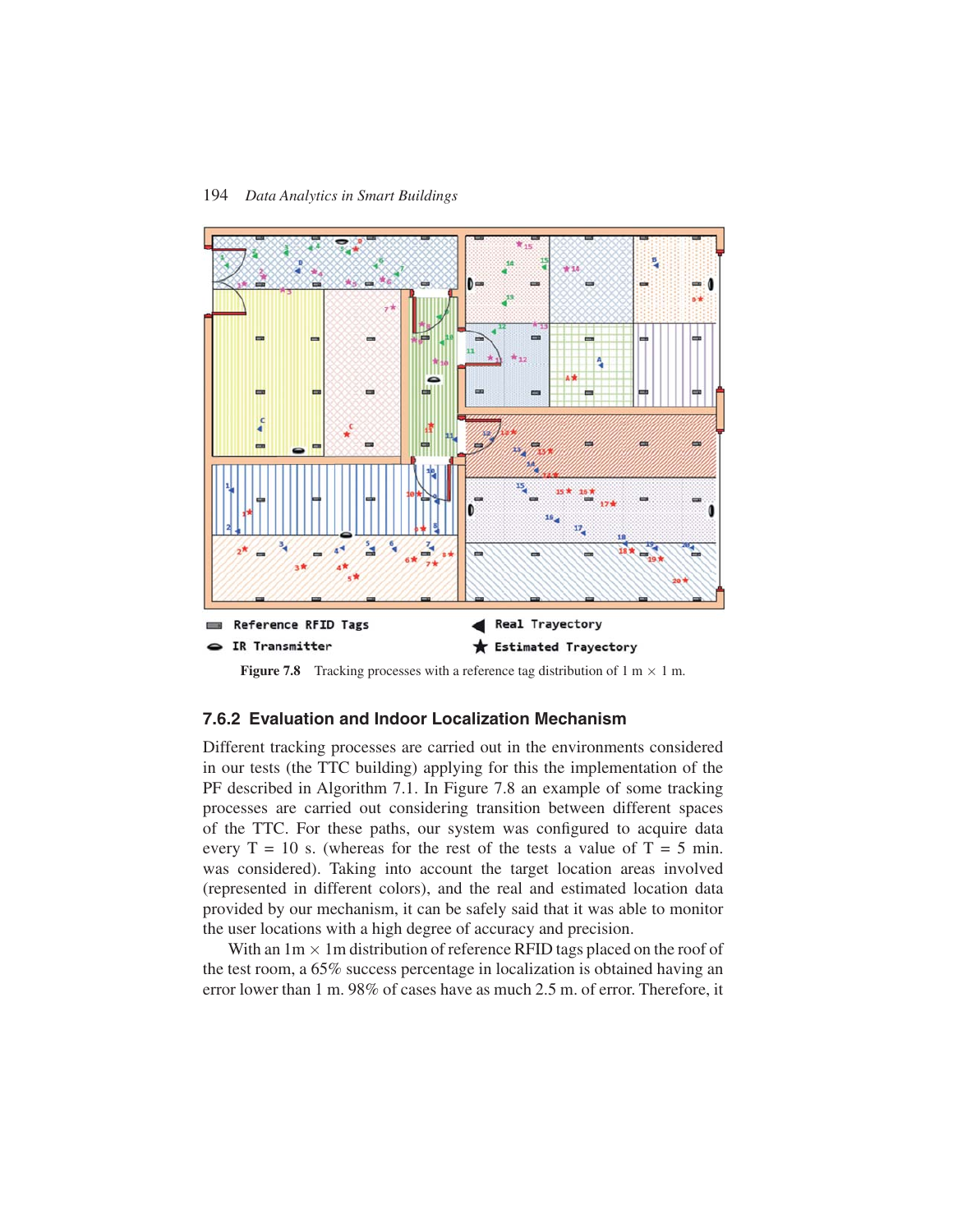can be safely said that our localization system is able to track users with a sufficient level of accuracy and precision for the location requirements associated with the comfort and energy management problem in buildings. More details about this indoor localization system can be found in [50].

# **7.6.3 Evaluation. Energy Consumption Prediction and Optimization**

In Figure 7.9(a) it is shown the correlation heatmap between the electrical consumption of the TTC building and the outdoor environmental conditions.

It is observed that energy consumption correlates significantly ( $\alpha = 0.95$ ) and positively with temperature, radiation, wind speed variables, vapour pressure deficit and dew point, and negatively with wind direction and humidity variables. This means that we can use safely these variables as inputs of the energy consumption model of our reference building, because they have clear impact in the energy consumption. Otherwise, precipitations are so unusual that they don't have an association with the output.

Also, a logic differentiation between situations has been considered in order to label behaviour. Situation 1: holidays and weekends, situation 2: regular mornings, and situation 3: regular afternoons. The non-parametric Kruskall Wallis test shows that energy consumption differs significantly between situations (H(2) = 547.7,  $p < 0.01$ ). Also, the post hoc pairwise comparisons corrected with Holm's method retrieve a p-value smaller than 0.01, supporting the decision of creating 3 different models [51].

Thus, for each of the three situations identified for the TTC building, we have evaluated not only the punctual value of RMSE, but also we have validated whether one learning algorithm out-performs statistically significantly the others using the non-parametric Friedman test [52] with the corresponding post-hoc tests for comparison. Let xj i be the i-th performance RMSE of the jth algorithm, for this building, we have used 5-times10-fold cross validation, so  $i \in \{1, 2, \ldots, 50\}$  and four techniques, so  $j \in \{1, 2, 3, 4\}$ . For every situation, we find significant differences ( $\alpha$  = 0.99) between every pair of algorithms, except for SVM and Gauss RBF ( $p > 0.01$ ), as it is shown in Figure 7.9(b) for the particular case of situation 2.

The three models have in common that BRNN yields a better result than the other tested techniques, based on the RMSE metric. Thus, BRNN is able to generate a model with a very low mean error of 25.17 KWh – which only represents the 7.55% of the sample (this is the most accurate result) in terms of the CVRMSE. And for the worst case, BRNN provides a mean error of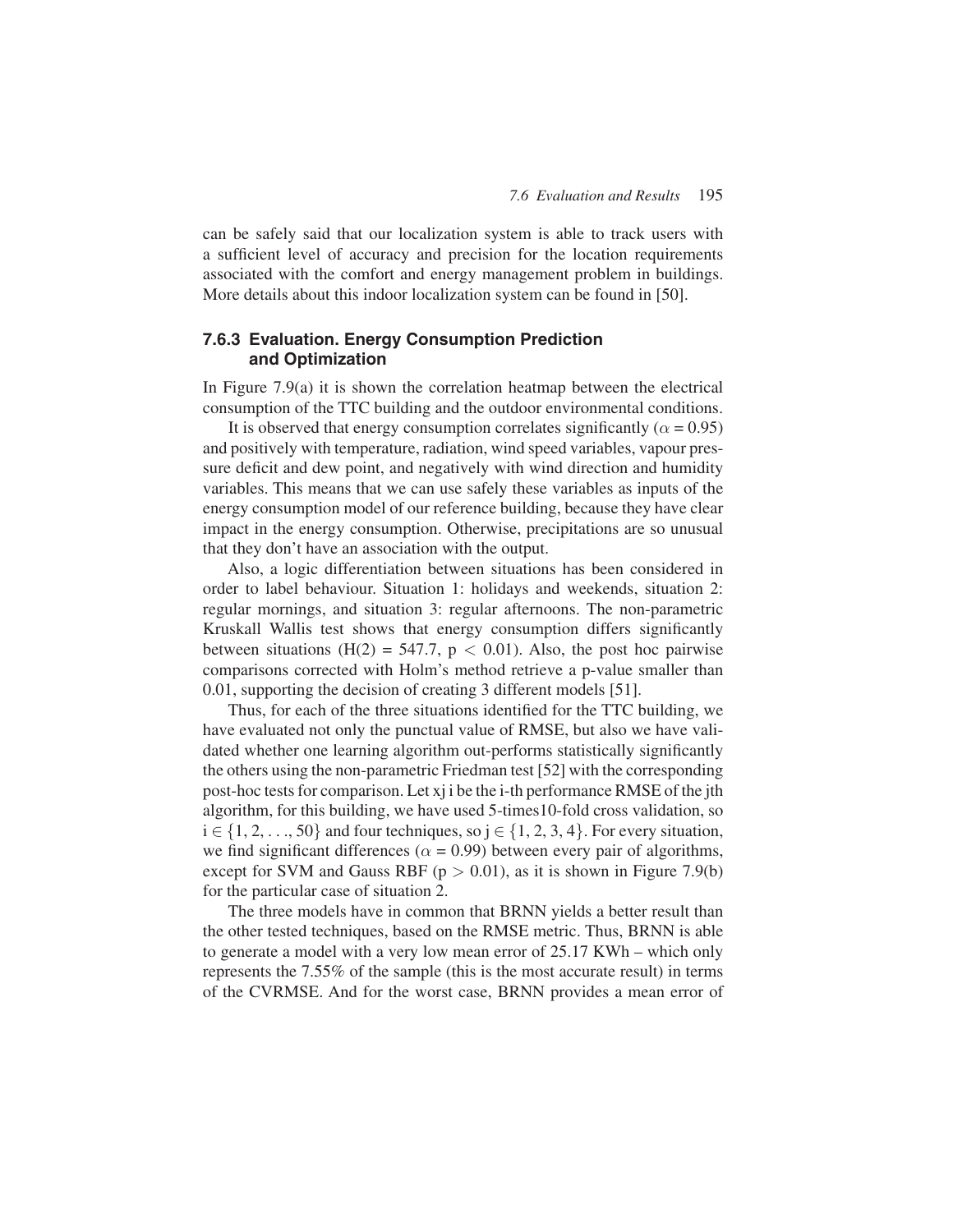

(a) Correlation heatmap betweeb consumption and outdoor environmental conditions



#### Situation 2. Boxplot (of the differences)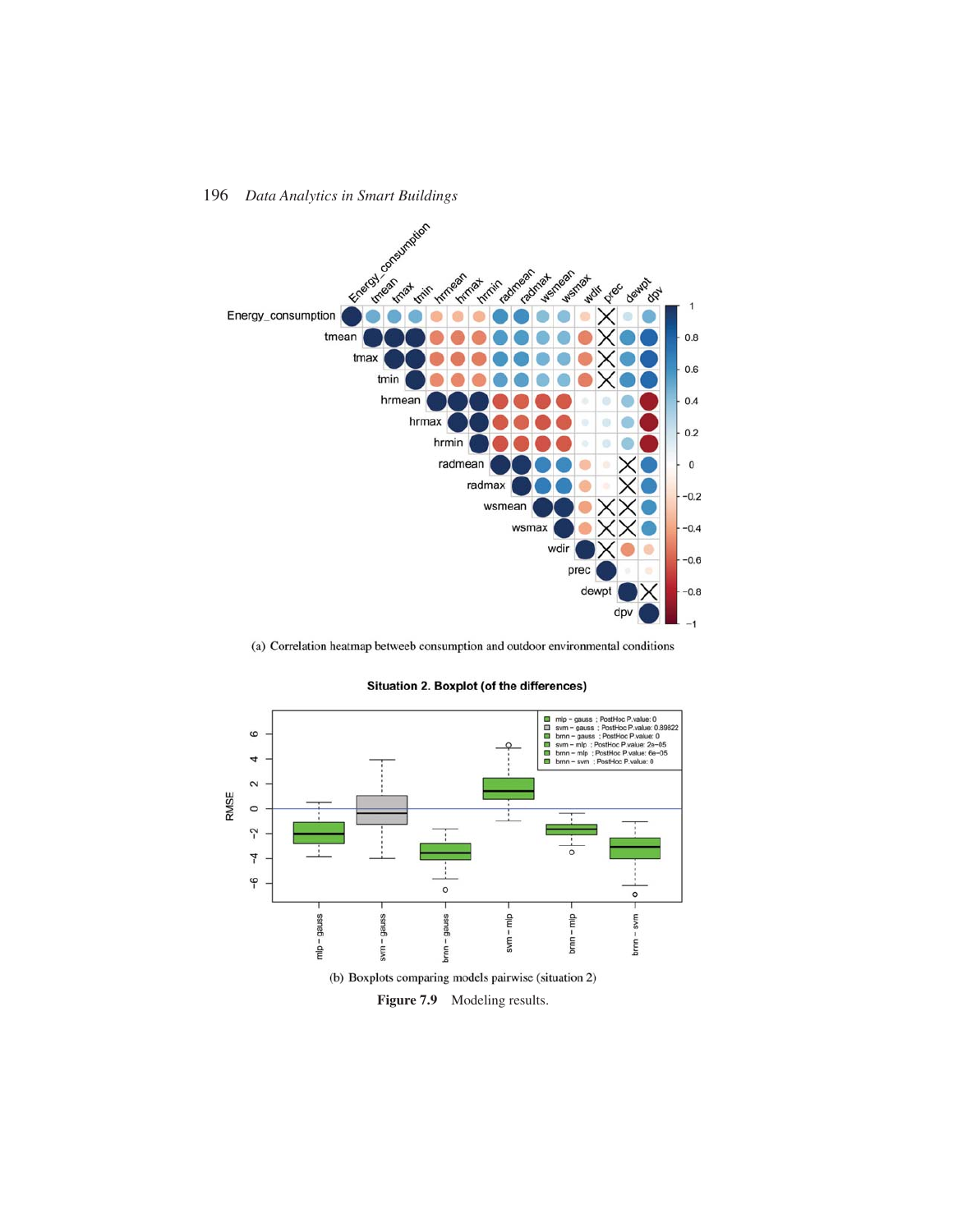43.76 KWh – which represents the 10.29% of the sample in the reference TTC building – that is acceptable enough considering that the final aim is to save energy.

To evaluate our GA-based optimization strategy, controlled experiments were carried out in the TTC building with different occupant's behaviours. The results showed that we can accomplish energy savings between 15% and 31%. Trying to validate the application of our proposal we have applied it in a different scenario with limited monitoring and automation technologies, achieving energy saving of about 23%.

## **7.6.4 Evaluation. User Involvement**

For the experiments described here, fifteen people took part in the focus group studies which help us extract user-preferences and pinpoint design concerns. Understanding user contexts, such as motivation for saving energy and the constraints for implementing energy saving behavior, enables better understanding of user preferences and how the energy monitoring system can work with users to achieve the best possible behavioral changes.

During the data collection process performed in the experiment, the subjects were asked to walk freely along the different scenarios considered, and to work or relax in the different areas designed specifically for such goals. This experiment was repeated during 3 hours per day considering different conditions of user movements and activities, environmental conditions, preferences, etc. At the time of writing, the system has just completed the first 62 days of measurement, so this time is the baseline period used to assess the impact of including users in the loop of our system. During the first 31 days of the experiment, users lacked any feedback about their energy consumption as well as any control capability over the setting of comfort and energy levels, but during the last 31 days of the experiment, users were empowered and were included as a holistic component of the system. During this second phase of the system operation, the system displayed real time energy usage in kW, cost of energy usage, energy saving tips, energy usage history (hourly, daily, monthly), etc. through both SCADA-web and the control panel installed in the target scenario. Also, during this last phase, users could define their own strategies to control any appliance or monitor any specific parameters sensed by the system.

Despite the relatively short time of evaluation (one month), a nearly analysis shows that the system has already had a positive impact on user behaviors, which can be translated into energy saving terms. Figure 7.10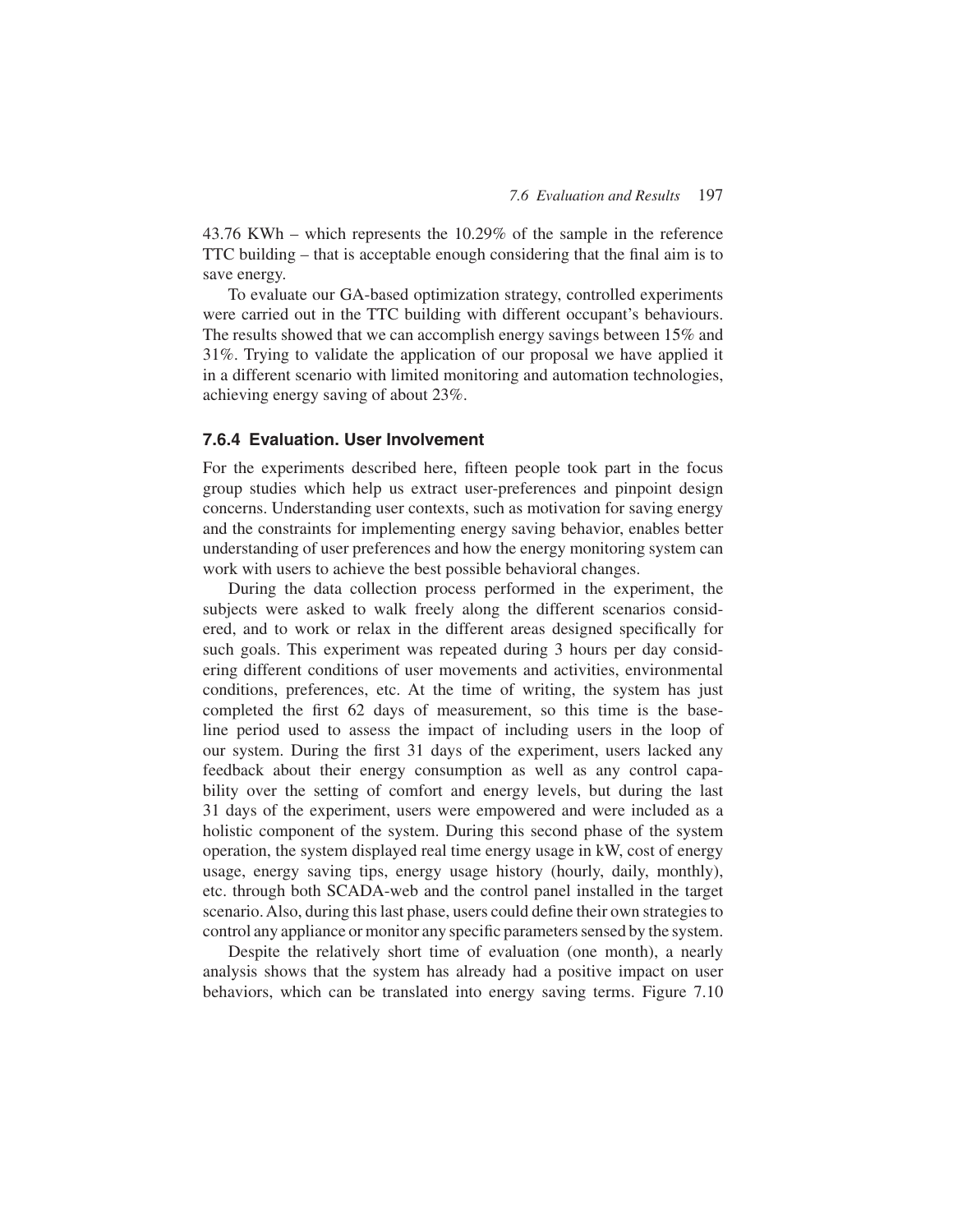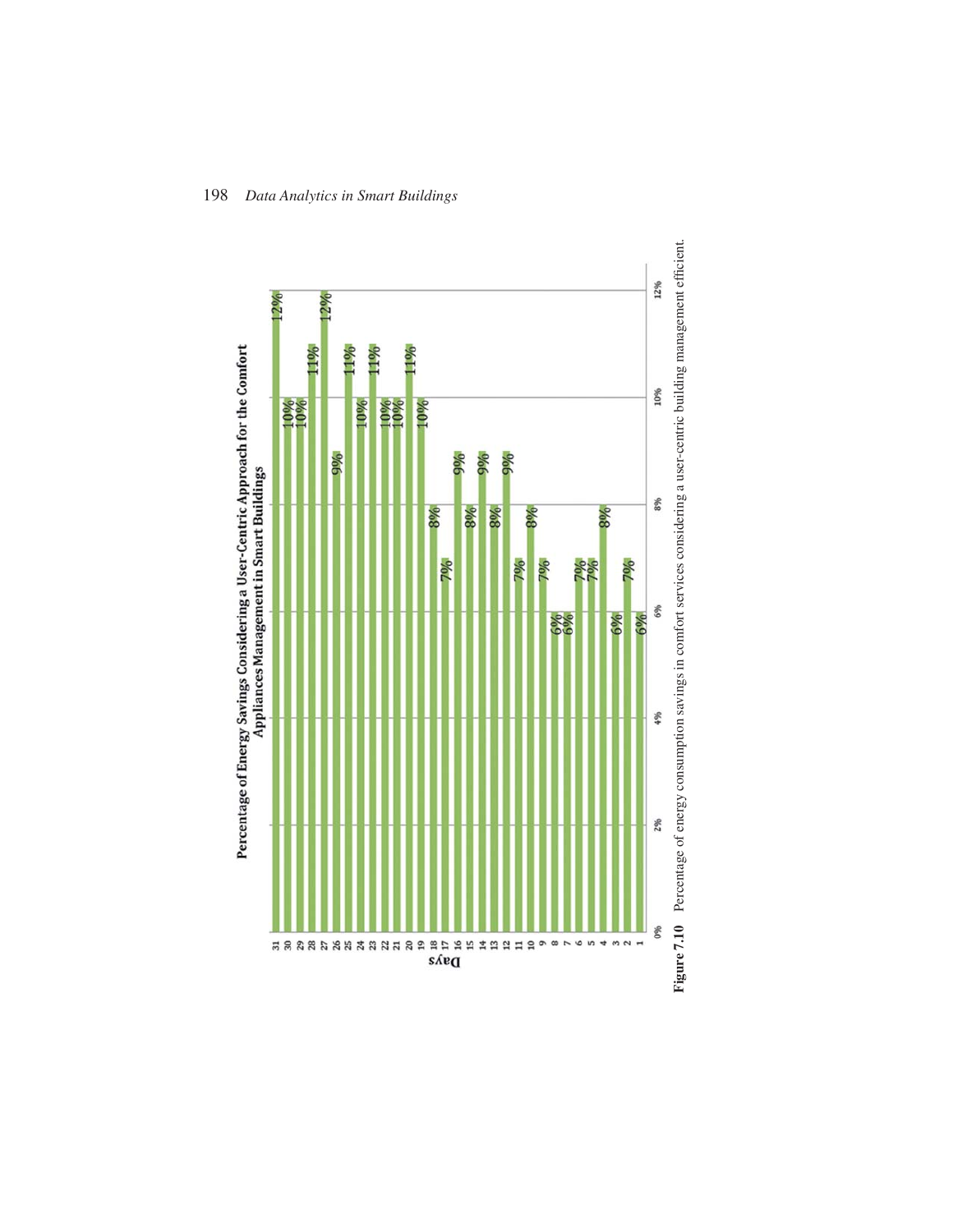shows the energy savings achieved during the second month of operation of our energy management system in contrast to the first experimental month. It can be seen how we achieved a saving of up to 12% of the energy involved, and the medium value of 9% for the experimental month. Furthermore, the results reflect how the increased savings become more stable with time, specifically from the 17th day of the system operation. The reason of this saving increasing is because our system is able to learn and adjust itself to any feedback indicated by users regarding their comfort associated profile, and to recognize patterns of user behavior.

# **7.7 Conclusions and Future Work**

The proliferation of ICT solutions (IoT among them) represents new opportunities for the development of new intelligent services, contributing to more efficient and sustainable cities. In this sense, with the increasing urbanization seen in recent decades, there is an urgent need to achieve energy-efficient environments to ensure the energy sustainability of cities. But to achieve this goal, it is first necessary to solve energy efficiency concerns at building level, since this constitutes the cornerstone of the overall problem. For greater energy efficiency in buildings, smart solutions are required to monitor and control the capabilities offered by wide sensor and actuator networks deployed as part of the system. Furthermore, occupants play an important role in this type of system, since they are the recipients of the indoor services provided by electrical appliances installed in buildings, most of them responsible for providing them with comfort conditions. In this sense, it is required to propose building management systems able to tackle energy efficiency requirements while user comfort conditions are also taken into account. To date, however, the solutions proposed are mainly based on determinist models with few accurate predictions, and are not able to consider real-time data in most cases. Indeed, they do not even come close to reflecting reality.

In this chapter, we propose a building energy management system powered by IoT capabilities and part of a novel context and location-aware system that covers the issues of data collection, intelligent processing to save energy according to user comfort preferences and features that modify the operation of relevant indoor devices. An essential part of our energy efficiency system are the key aspects of integrating user location and identity, so that customized services can be provided to them while any useless energy consumption in the building is avoided. Furthermore, another relevant feature is users involvement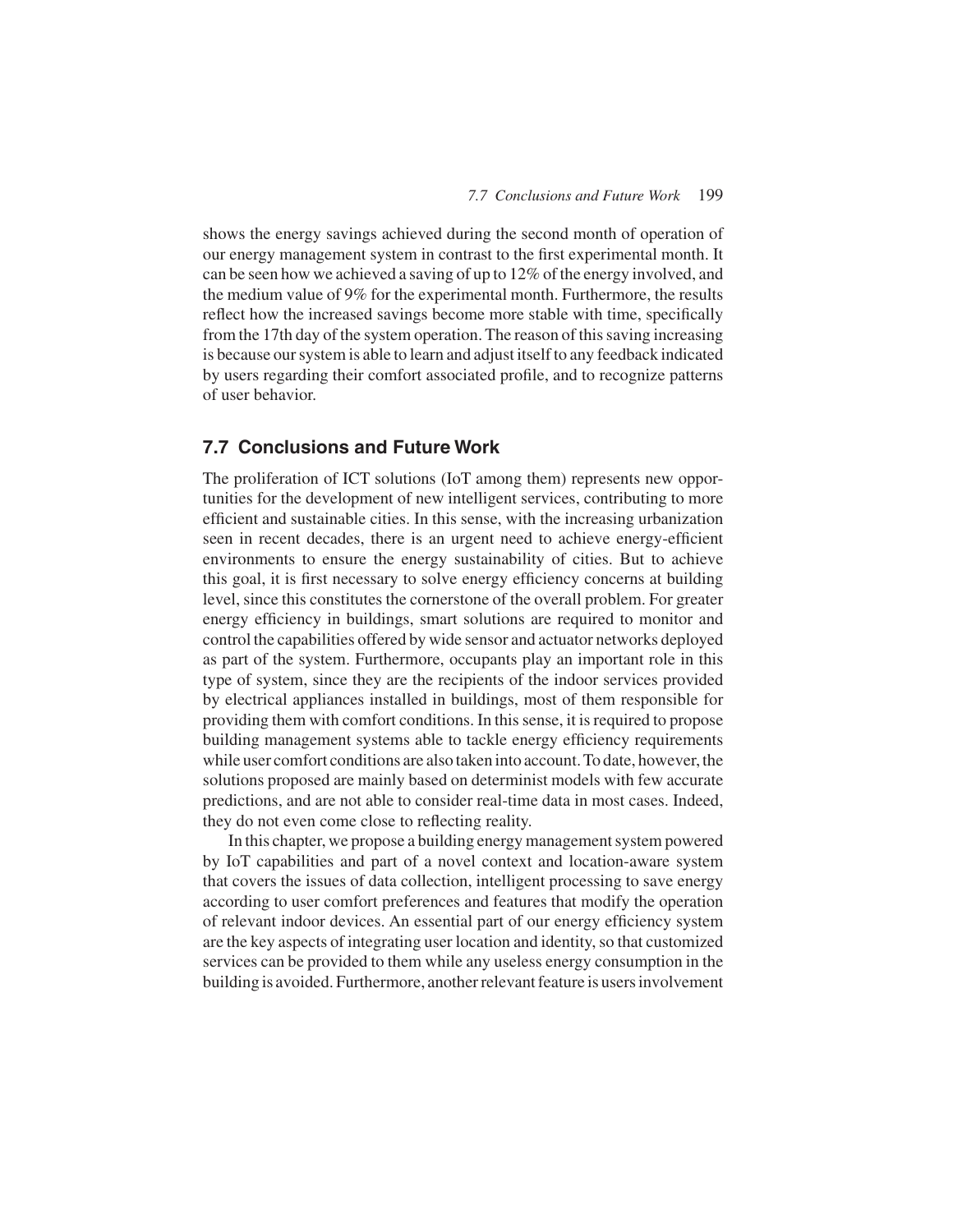with the system, through their interactions and their participation to get energy savings in the building.

The applicability of our system has been demonstrated through its installation in a reference building. Thus, using user location data, considering target regions of occupancy for comfort and energy management in the building, and finally including users in the loop of the system operation, we show that energy consumption in buildings can be reduced by a mean of about 23%. If we translate this mean value of energy saving to city level, assuming that buildings represent 40% of the total energy consumption at European level, a reduction of 9% at city level could be achieved by installing this energy management system in buildings.

The ongoing work is focused on the inclusion of people behaviour during the operational loop of this kind of systems for smart cities. Thus, for the case of smart building applications, users will be encouraged to participate in an active way through their engagement to save energy. On the other hand, in the case of the public tram service, data coming from crowd-sensing initiatives will be integrated to improve the estimation of the urban mobility patterns.

# **Acknowledgments**

This work has been partially funded by MINECO TIN2014-52099-R Project (grant BES-2015-071956) and ERDF funds, by the European Commission through the H2020-ENTROPY-649849 and the FP7-SMARTIE-609062 Projects, and the Spanish Seneca Foundation by means of the PD program (grant 19782/PD/15).

# **References**

- [1] D. Petersen, J. Steele, and J. Wilkerson, "Wattbot: a residential electricity monitoring and feedback system," in Proceedings of the 27th international conference extended abstracts on Human factors in computing systems, pp. 2847–2852, ACM, 2009.
- [2] Y. Agarwal, B. Balaji, R. Gupta, J. Lyles, M. Wei, and T. Weng, "Occupancy-driven energy management for smart building automation," in Proceedings of the 2nd ACM Workshop on Embedded Sensing Systems for Energy-Efficiency in Building, pp. 1–6, ACM, 2010.
- [3] T. D. Pettersen, "Variation of energy consumption in dwellings due to climate, building and inhabitants," Energy and buildings, vol. 21, no. 3, pp. 209–218, 1994.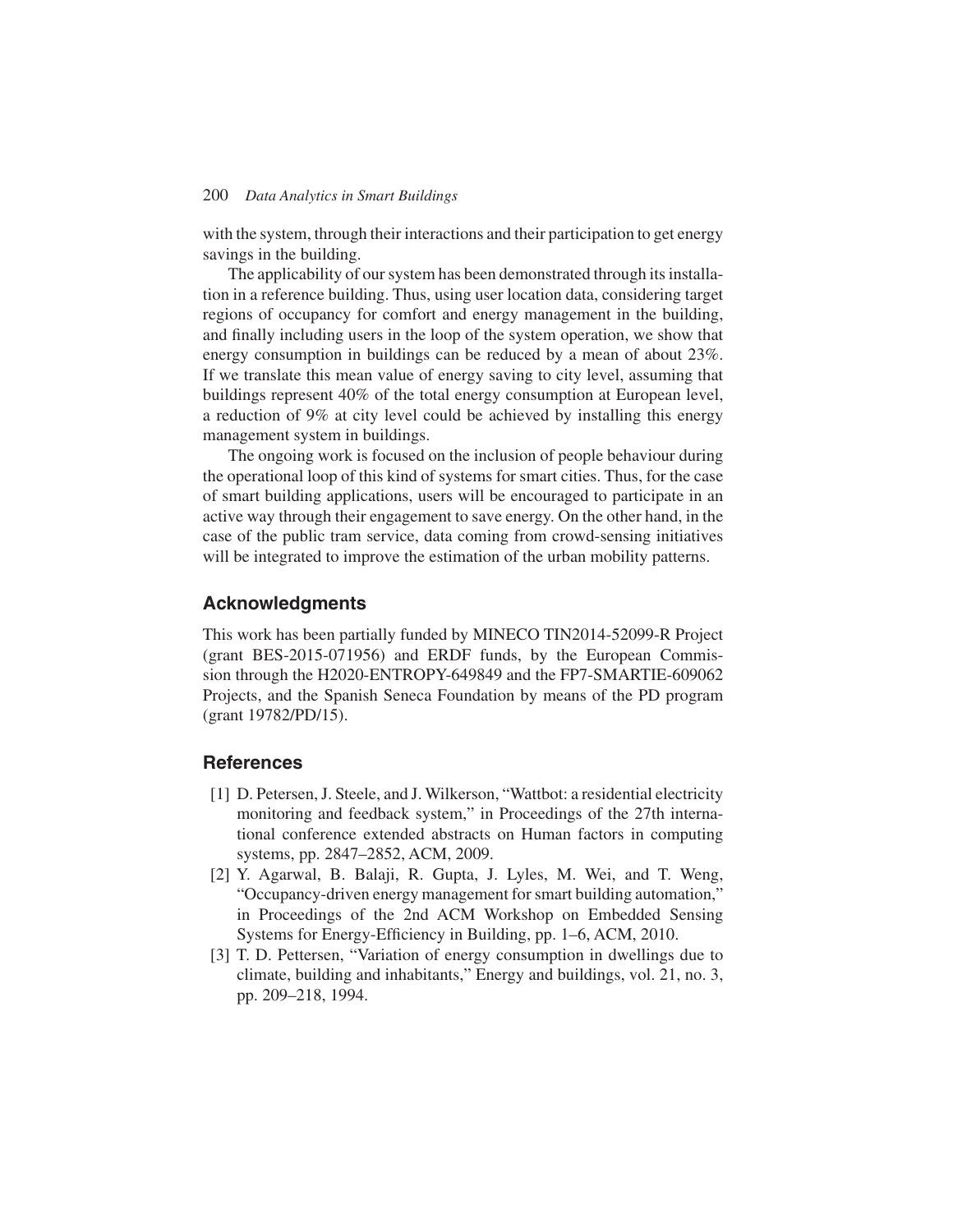- [4] R. Lindberg, A. Binamu, and M. Teikari, "Five-year data of measured weather, energy consumption, and time-dependent temperature variations within different exterior wall structures," Energy and Buildings, vol. 36, no. 6, pp. 495–501, 2004.
- [5] S. Darby, "The effectiveness of feedback on energy consumption," A Review for DEFRA of the Literature on Metering, Billing and direct Displays, vol. 486, p. 2006, 2006.
- [6] C. Fischer, "Feedback on household electricity consumption: a tool for saving energy?," Energy efficiency, vol. 1, no. 1, pp. 79–104, 2008.
- [7] K. Voss, I. Sartori, A. Napolitano, S. Geier, H. Gonçalves, M. Hall, P. Heiselberg, J. Widén, J. A. Candanedo, E. Musall, et al., "Load matching and grid interaction of net zero energy buildings," 2010.
- [8] C. Perera, A. Zaslavsky, P. Christen, and D. Georgakopoulos, "Sensing as a service model for smart cities supported by internet of things," Transactions on Emerging Telecommunications Technologies, vol. 25, no. 1, pp. 81–93, 2014.
- [9] B. Guo, Z. Yu, X. Zhou, and D. Zhang, "From participatory sensing to mobile crowd sensing," in Pervasive Computing and Communications Workshops (PERCOM Workshops), 2014 IEEE International Conference on, pp. 593–598, March 2014.
- [10] A. Llaria, J. Jiménez, and O. Curea, "Study on communication technologies for the optimal operation of smart grids," Transactions on Emerging Telecommunications Technologies, 2013.
- [11] E. 15251:2006, "Indoor environmental input parameters for design and assessment of energy performance of buildings – addressing indoor air quality, thermal environment, lighting and acoustics," 2006.
- [12] M. Hazas, A. Friday, and J. Scott, "Look back before leaping forward: Four decades of domestic energy inquiry," IEEE pervasive Computing, vol. 10, pp. 13–19, 2011.
- [13] L. Berglund, "Mathematical modelsfor predicting thermal comfortresponse of building occupants," in Ashrae Journal- American Society of Heating Refrigerating and Air Conditioning Engineers, vol. 19, pp. 38–38, Amer Soc Heat Refrig Air-Conditioning Eng Inc 1791 Tullie Circle Ne, Atlanta, GA 30329, 1977.
- [14] A. Zoha, A. Gluhak, M. A. Imran, and S. Rajasegarar, "Non-intrusive load monitoring approaches for disaggregated energy sensing: A survey," Sensors, vol. 12, no. 12, pp. 16838–16866, 2012.
- [15] A. I. Dounis and C. Caraiscos, "Advanced control systems engineering for energy and comfort management in a building environment—a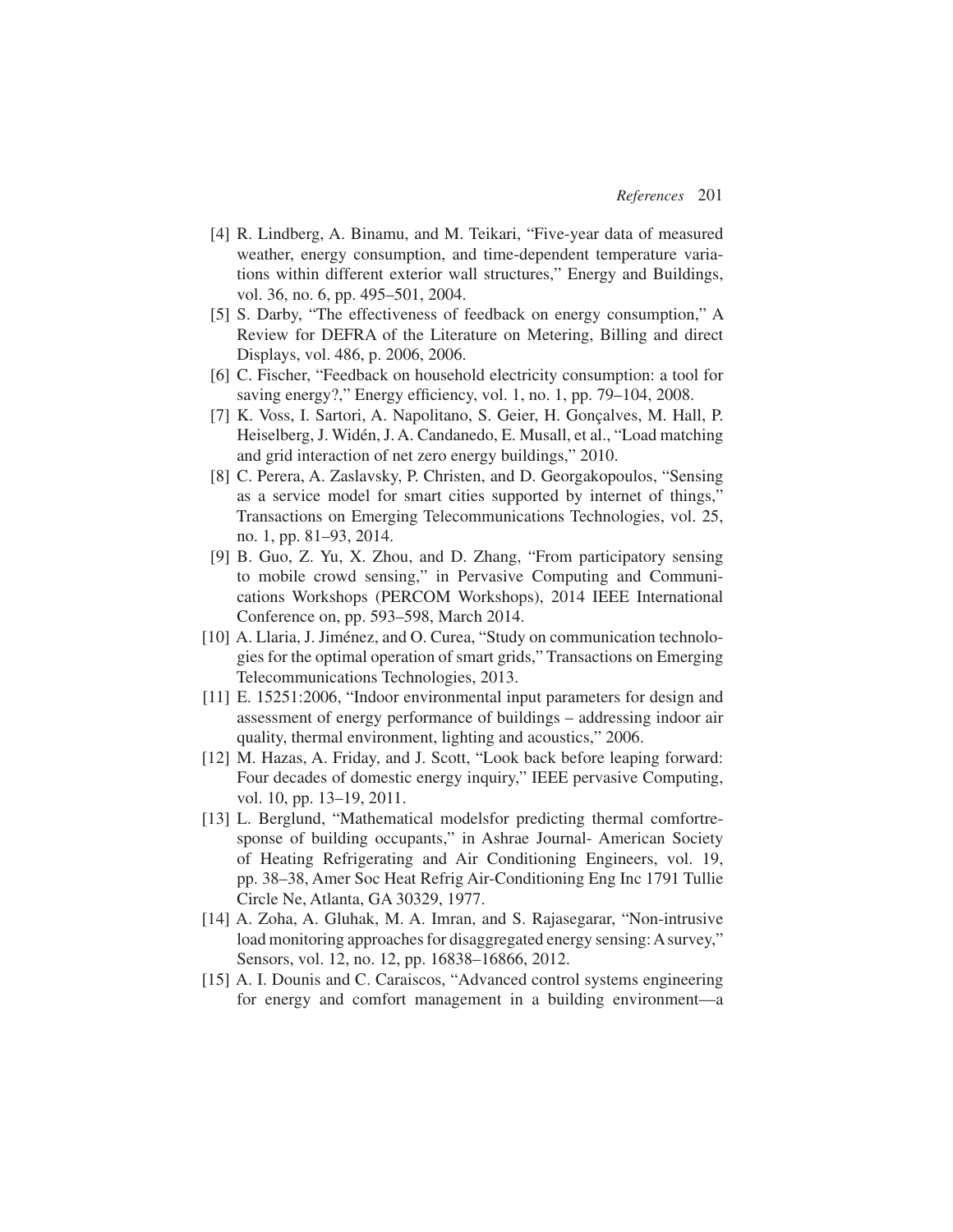review," Renewable and Sustainable Energy Reviews, vol. 13, no. 6, pp. 1246–1261, 2009.

- [16] C. Ninagawa, H. Yoshida, S. Kondo, and H. Otake, "Data transmission of ieee1888 communication for wide-area real-time smart grid applications," in Renewable and Sustainable Energy Conference (IRSEC), 2013 International, pp. 509–514, IEEE, 2013.
- [17] M. S. Al-Homoud, "Computer aided building energy analysis techniques, "Building and Environment, vol. 36, no. 4, pp. 421–433, 2001.
- [18] D. B. Crawley, J. W. Hand, M. Kummert, and B. T. Griffith, "Contrasting the capabilities of building energy performance simulation programs," Building and environment, vol. 43, no. 4, pp. 661–673, 2008.
- [19] J. Clarke, J. Cockroft, S. Conner, J. Hand, N. Kelly, R. Moore, T. O'Brien, and P. Strachan, "Simulation-assisted control in building energy management systems," Energy and buildings, vol. 34, no. 9, pp. 933–940, 2002.
- [20] D. B. Crawley, L. K. Lawrie, F. C. Winkelmann, W. F. Buhl, Y. J. Huang, C. O. Pedersen, R. K. Strand, R. J. Liesen, D. E. Fisher, M. J. Witte, et al., "Energy plus: creating a new generation building energy simulation program," Energy and Buildings, vol. 33, no. 4, pp. 319–331, 2001.
- [21] Z. Chen, D. Clements-Croome, J. Hong, H. Li, and Q. Xu, "Amulticriteria lifespan energy efficiency approach to intelligent building assessment," Energy and Buildings, vol. 38, no. 5, pp. 393–409, 2006.
- [22] V. Garg and N. Bansal, "Smart occupancy sensors to reduce energy consumption," Energy and Buildings, vol. 32, no. 1, pp. 81–87, 2000.
- [23] H. Hagras, V. Callaghan, M. Colley, and G. Clarke,"A hierarchical fuzzy– genetic multiagent architecture for intelligent buildings online learning, adaptation and control," Information Sciences, vol. 150, no. 1, pp. 33–57, 2003.
- [24] D.-M. Han and J.-H. Lim, "Design and implementation of smart home energy management systems based on zigbee," Consumer Electronics, IEEE Transactions on, vol. 56, no. 3, pp. 1417–1425, 2010.
- [25] P. Oksa, M. Soini, L. Sydänheimo, and M. Kivikoski, "Kilavi platform for wireless building automation," Energy and Buildings, vol. 40, no. 9, pp. 1721–1730, 2008.
- [26] D. O'Sullivan, M. Keane, D. Kelliher, and R. Hitchcock, "Improving building operation by tracking performance metrics throughout the building lifecycle (blc)," Energy and buildings, vol. 36, no. 11, pp. 1075–1090, 2004.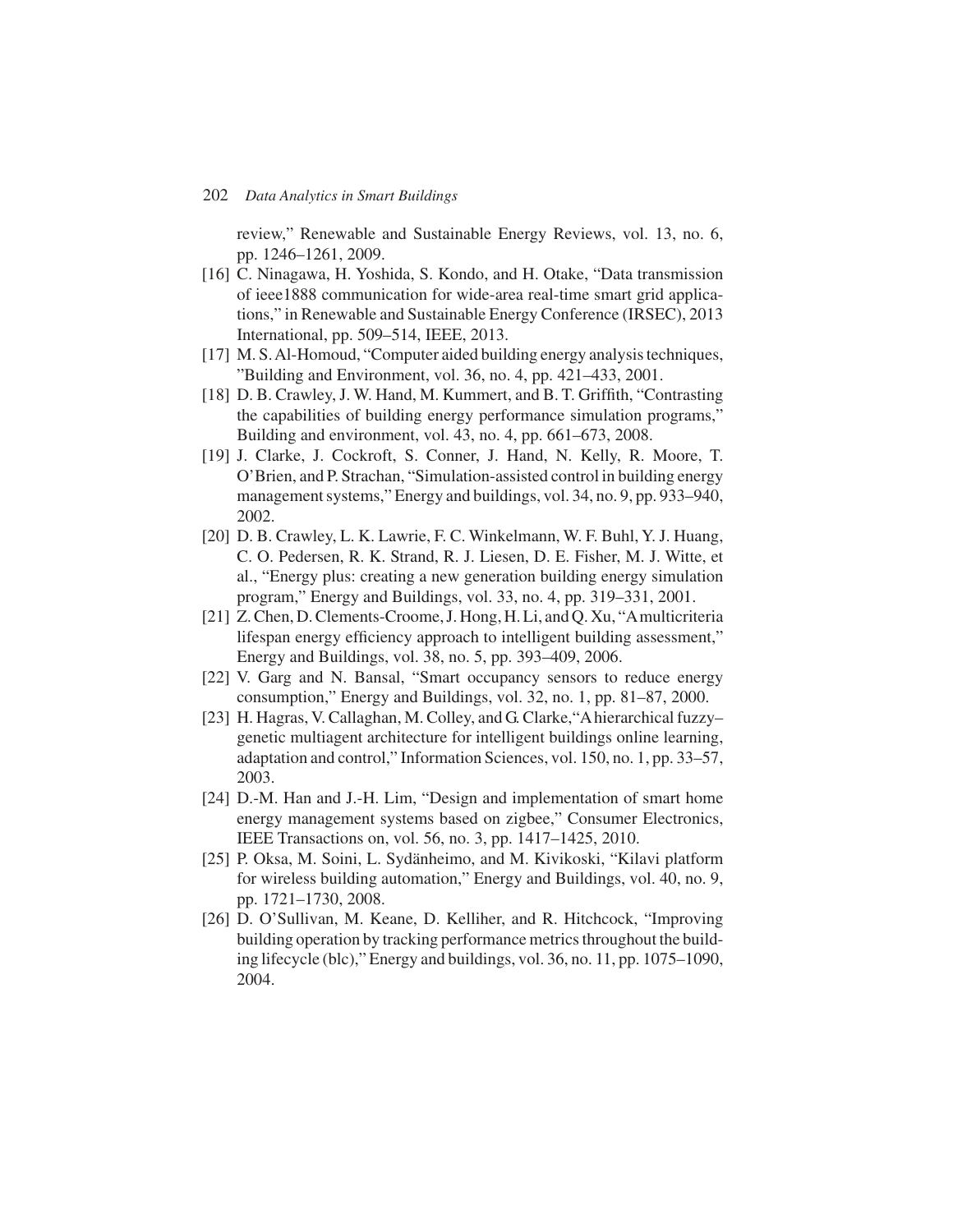- [27] G. Escrivá-Escrivá, C. Álvarez-Bel, and E. Peñalvo-ópez, "New indices to assess building energy efficiency at the use stage," Energy and Buildings, vol. 43, no. 2, pp. 476–484, 2011.
- [28] V. Sundramoorthy, G. Cooper, N. Linge, and Q. Liu, "Domesticating energy-monitoring systems: Challenges and design concerns," IEEE Pervasive Computing, vol. 10, no. 1, pp. 20–27, 2011.
- [29] G. Bello-Orgaz, J. J. Jung, and D. Camacho, "Social big data: Recent achievements and new challenges," Information Fusion, vol. 28, pp. 45–59, 2016.
- [30] B. Pan, Y. Zheng, D. Wilkie, and C. Shahabi, "Crowd sensing of traffic anomalies based on human mobility and social media," in Proceedings of the 21st ACM SIGSPATIAL International Conference on Advances in Geographic Information Systems, SIGSPATIAL'13, (New York, NY, USA), pp. 344–353, ACM, 2013.
- [31] Massive Online GeoSocial Networking Platforms and Urban Human Mobility Patterns: A Process Map for Data Collection, ch. 197, pp. 1586–1593.
- [32] D. E. Difallah, M. Catasta, G. Demartini, P. G. Ipeirotis, and P. Cudré-Mauroux, "The dynamics of micro-task crowdsourcing: The case of amazon mturk," in Proceedings of the 24<sup>th</sup> International Conference on World Wide Web, pp. 238–247, International World Wide Web Conferences Steering Committee, 2015.
- [33] C. Cardonha, D. Gallo, P. Avegliano, R. Herrmann, F. Koch, and S. Borger, "A crowdsourcing platform for the construction of accessibility maps," in Proceedings of the 10th International Cross-Disciplinary Conference on Web Accessibility, W4A'13, (New York, NY, USA), pp. 26:1–26:4, ACM, 2013.
- [34] A. Piscitello, F. Paduano, A. A. Nacci, D. Noferi, M. D. Santambrogio, and D. Sciuto, "Danger-system: Exploring new ways to manage occupants safety in smart building," in Internet of Things (WF-IoT), 2015 IEEE 2nd World Forum on, pp. 675–680, Dec 2015.
- [35] A. Handbook, "Fundamentals," American Society of Heating, Refrigerating and Air Conditioning Engineers, Atlanta, vol. 111, 2001.
- [36] M. A. Zamora-Izquierdo, J. Santa, and A. F. Gómez-Skarmeta, "An integral and networked home automation solution for indoor ambient intelligence," Pervasive Computing, IEEE, vol. 9, no. 4, pp. 66–77, 2010.
- [37] J. Santa, M. A. Zamora-Izquierdo, M. V. Moreno, A. J. Jara, and A. F. Skarmeta, "Energy-efficient indoor spaces through building automation,"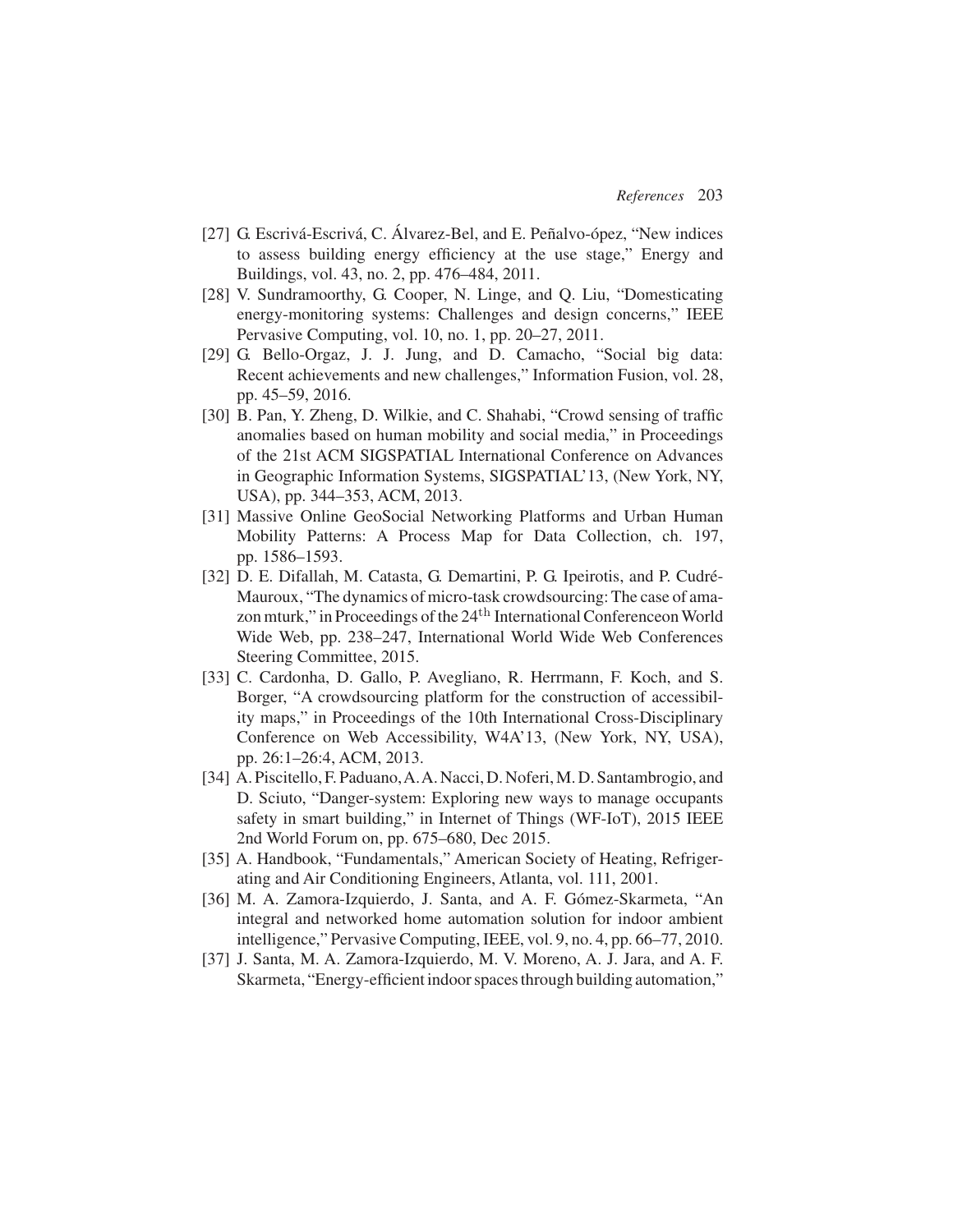in Inter-cooperative Collective Intelligence: Techniques and Applications, pp. 375–401, Springer, 2014.

- [38] H. Liu, H. Darabi, P. Banerjee, and J. Liu, "Survey of wireless indoor positioning techniques and systems, "Systems, Man, and Cybernetics, Part C: Applications and Reviews, IEEE Transactions on, vol. 37, no. 6, pp. 1067–1080, 2007.
- [39] H. Ji, L. Xie, C. Wang, Y. Yin, and S. Lu, "Crowdsensing: A crowd-sourcing based indoor navigation using rfid-based delay tolerant network," Journal of Network and Computer Applications, vol. 52, pp. 79–89, 2015.
- [40] A. Haug, "A tutorial on Bayesian estimation and tracking techniques applicable to nonlinear and non-Gaussian processes," MITRE Corporation, McLean, 2005.
- [41] E. Standard et al., "Indoor environmental input parameters for design and assessment of energy performance of buildings addressing indoor air quality, thermal environment, lighting and acoustics," EN Standard, vol. 15251, 2007.
- [42] H. Abdi and L. J. Williams, "Principal component analysis," Wiley Interdisciplinary Reviews: Computational Statistics, vol. 2, no. 4, pp. 433–459, 2010.
- [43] L. Hawarah, S. Ploix, and M. Jacomino, "User behavior prediction in energy consumption in housing using bayesian networks," in Artificial Intelligence and Soft Computing, pp. 372–379, Springer, 2010.
- [44] Y. Fu, Z. Li, H. Zhang, and P. Xu, "Using support vector machine to predict next day electricity load of public buildings with sub-metering devices," Procedia Engineering, vol. 121, pp. 1016–1022, 2015.
- [45] M. Alamaniotis, D. Bargiotas, and L. H. Tsoukalas, "Towards smart energy systems: application of kernel machine regression for medium term electricity load forecasting," SpringerPlus, vol. 5, no. 1, pp. 1–15, 2016.
- [46] R Core Team, R: A Language and Environment for Statistical Computing. R Foundation for Statistical Computing, Vienna, Austria, 2015.
- [47] M. Kuhn, "Building predictive models in R using the caret package," Journal of Statistical Software, vol. 28, no. 5, pp. 1–26, 2008.
- [48] J. A. Orosa, "A new modelling methodology to control hvac systems," Expert Systems with Applications, vol. 38, no. 4, pp. 4505–4513, 2011.
- [49] E. Willighagen, "Genalg: R based genetic algorithm," R package version 0.1, vol. 1, 2005.